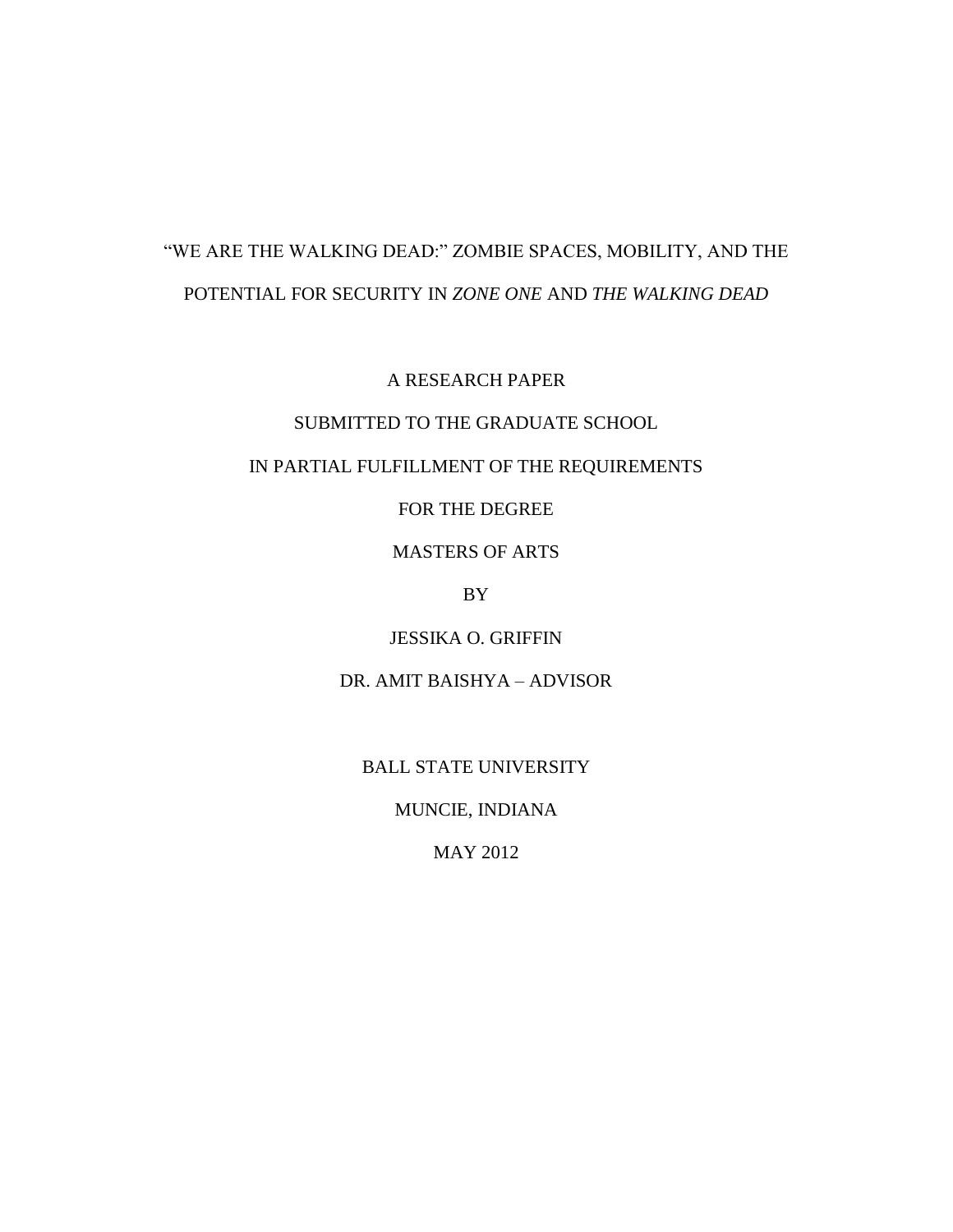## "We are the walking dead:" Zombified Spaces, Mobility, and the Potential for Security in *Zone One* and *The Walking Dead*

"I didn't put you in prison, Evey. I just showed you the bars" (170). —V, *V For Vendetta*

The zombie figure is an indispensible, recurring player in horror fiction and cinema and seems to be consistently revived, particularly in times of political crisis. Film is the best-known medium of zombie consumption in popular culture, and also the most popular forum for academic inquiry relating to zombies. However, this figure has also played an increasingly significant role in written narratives, including novels and comic books. Throughout its relatively short existence, no matter the medium, the zombie has functioned as a mutable, polyvalent metaphor for many of society's anxieties**,** with zombie film production spiking during society's most troublesome times**,** including times of war, the height of the HIV/AIDS epidemic, and, more recently,  $9/11$ .<sup>1</sup>

In *Shocking Representations*, Adam Lowenstein describes the connection between historical events and cinema by first describing how history is experienced collectively. Lowenstein describes historical traumas as "wounds" in the sense that they are painful, but also in that they continue to "bleed through conventional confines of time and space" (1). Film is one medium in which these "wounds" are most explicitly represented. As Lowenstein describes, film takes on an allegorical sense or contains what he calls an

l

 $<sup>1</sup>$  Monsters in general often serve this purpose, with vampires also becoming a consistent</sup> metaphor for the "other," spiking during the AIDS epidemic.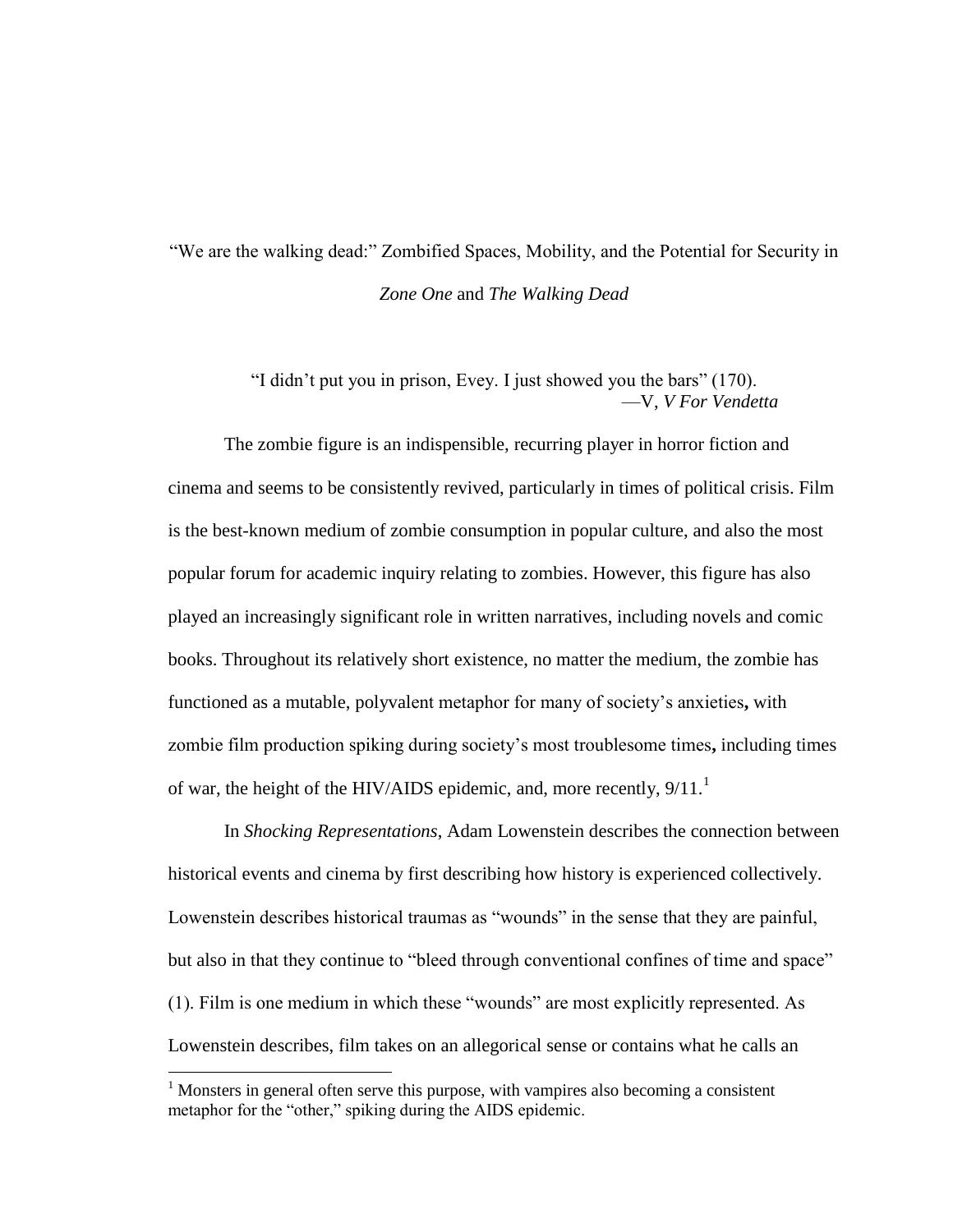"allegorical moment" which is "a shocking collision of film, spectator, and history where registers of bodily space and historical time are disrupted, confronted, and intertwined" (2). Here, the "past and present collide" (8) in order to expose and confront these "wounds" and provide an externalized image of repressed trauma. Though this "allegory cannot be fully psychologized or interiorized; it also insists on the exteriority of the corpse" (15) which is why horror has become one of the primary means of conveying trauma and why the zombie plays such an essential role in horror narratives. Traumatic representation, in the sense that Lowenstein describes, is present throughout the spectrum of the horror genre, but zombies have held a specific place within it for decades as a consistent signifier of trauma and social upheaval.

The zombie, though now ubiquitous in culture and academia, was largely ignored by horror critics for much of its early time in cinema. The new field of zombie studies has redressed this balance somewhat.<sup>2</sup> The insights of zombie studies have been succinctly outlined by Cory James Rushton and Christopher Moreman in *Race, Colonialism, and Evolution of the "Zombie"*: 1) The zombie originated in Haiti, 2) it reveals "Western" fears about contact with the colonized other, 3) George Romero "redirected zombies in a fundamental way in…*Night of the Living Dead*," 4) it was re-imagined yet again in *Dawn of the Dead*, and 5) the zombie is the only modern myth (Kindle Location 38). More recently, though, critics have extensively examined this monstrous figure both within and beyond these "truisms" as they explore the mechanical, the post-human, the non-human

<sup>&</sup>lt;sup>2</sup> See Kyle William Bishop's *American Zombie Gothic: The Rise and Fall (And Rise Again) of Zombies in Popular Culture* for a comprehensive historical overview, Kim Paffenroth's work on Romero, *Gospel of the Living Dead*, or more recent compilations such as *Generation Zombie: Essays on the Living Dead* by Stephanie Boluk and Wylie Lenz.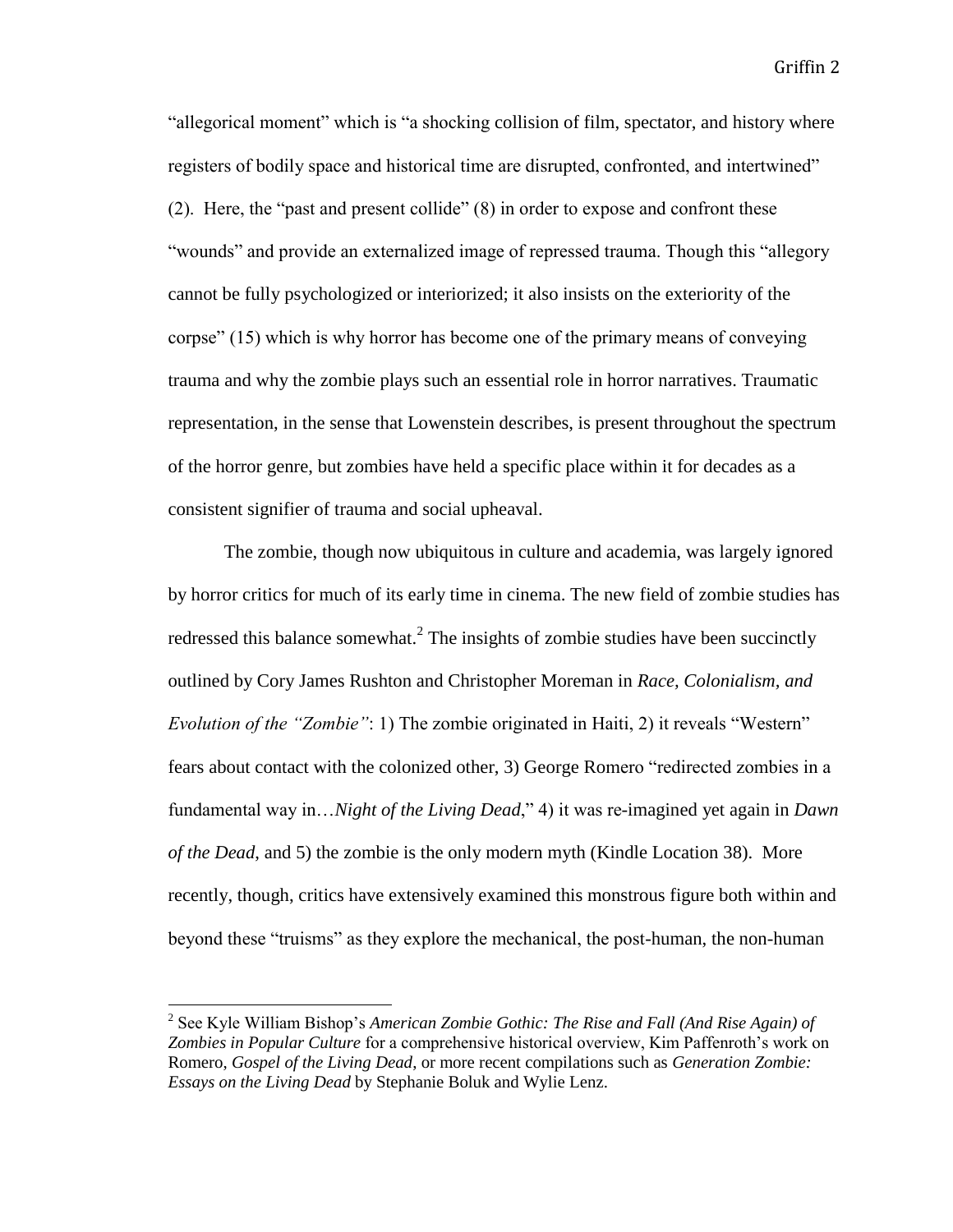and the political body. My discussion is focused on the latter mode of symbolic examination: the capability of the zombie to serve as a catalyst for the dissection of safety and security in modern spaces.

I examine the process of zombification through the de-formation and containment of bodies and, more importantly, through an analysis and critique of the disciplinary impact of the violence wrought by sovereign entities on the human body. However, the discussion of security as they relate to governmental spaces and movement within these spaces is one aspect that is missing in the current conversation about zombies. Though contemporary zombie narratives focus primarily on a virus or contagion, they move the discussion of the living dead forward in time as a means of understanding the construction of modern spaces as a means of both controlling and managing the *population* and sustaining notions of *security*. However, these processes of management and sustenance of "life"—what the philosopher Michel Foucault implies by the terms "biopower" and "governmentality"— are shown precisely through their opposite: an absolute breakdown of the invisible and constructed "normal." Since a Foucauldian approach is central for this paper, let me clarify what I mean by the terms 'population' and 'security.' For Foucault, the ensemble of security is different from sovereign and disciplinary *dispositifs*. <sup>3</sup> A sovereign space functions in a hierarchical manner, while discipline is built on a binary system where one is either inside or outside. In the past, lepers, for instance, were clearly separated by a boundary of exclusion or, more crucial to this discussion "plague regulations literally involve imposing a partitioning grid"

 $3$  Foucault's work is riddled with tensions about periodizing the dispositifs of sovereignty, discipline and biopower. Sometimes he periodizes them in a linear way as if one followed the other; sometimes he suggests that all three exist simultaneously.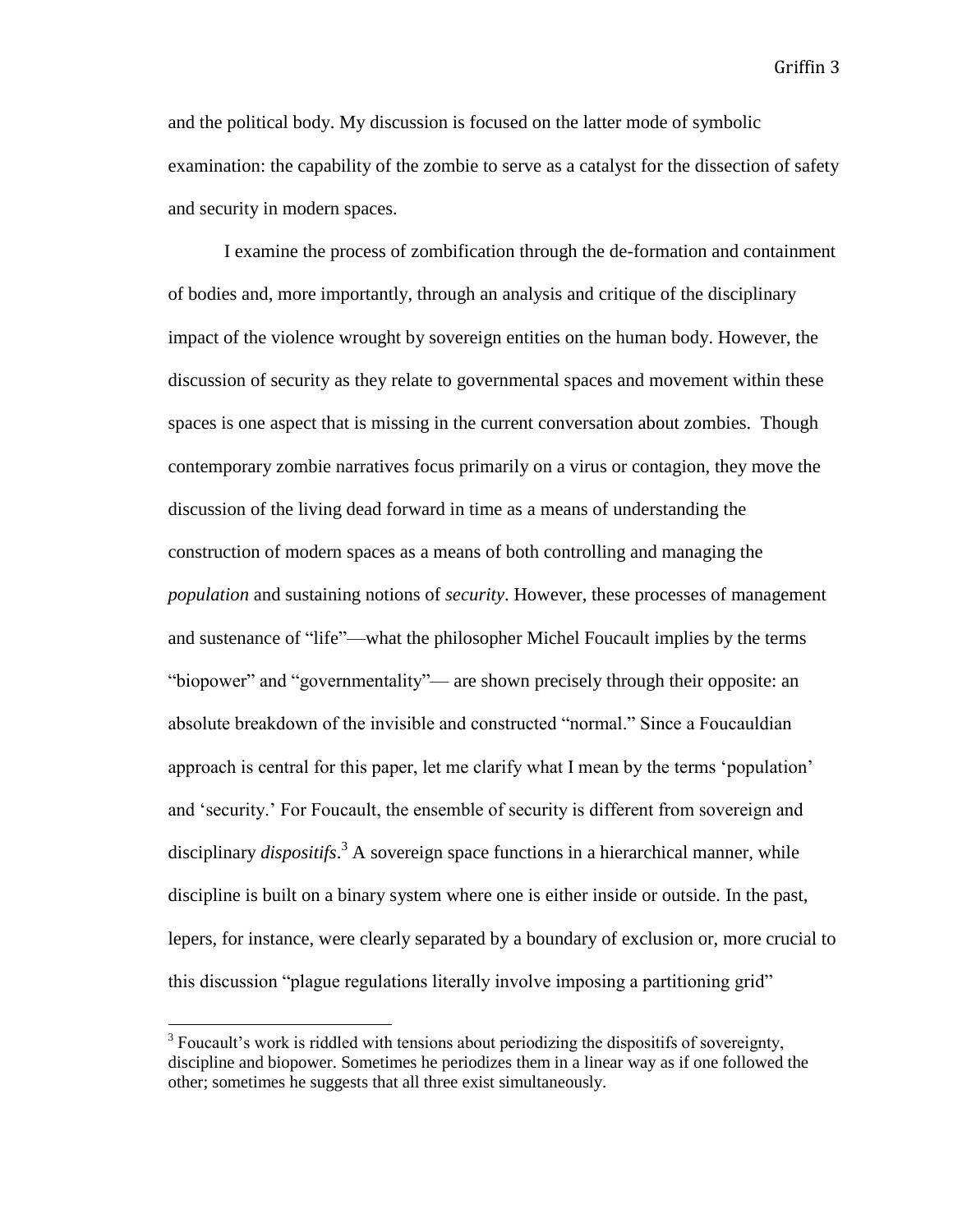(Foucault 10). This involves segmenting a territory into demarcated spaces based on what is happening or has happened (e.g., there is a plague, so we must separate the diseased from the well). Security, on the other hand, functions as a set of mechanisms that must maintain a balance estimated by "probabilities," where strict disciplinary formations do not necessarily exist. Regarding spatial concerns within these ensembles, Foucault illustrates their distinctions by establishing the structural differentiations between the building and the town. The building is built from the bottom up with peasants, the artisans and the sovereign, respectively, each relying on the other to hold them up and forming a strict hierarchy. The town, on the other hand, is an enclosed space where "circulation" is the crucial element.<sup>4</sup> This space is much more vulnerable to outside penetration, heightening the need for stricter methods of enforcing and regulating security. Rather than discipline or sovereignty as the paradigm of control, security is utilized within the town—a form of power and control exerted upon the entire town's population. This is seen clearly in the creation of 'safe spaces' in *Zone One* and *The Walking Dead*, as I will discuss later.

The changes within *security* rest too within those objects being controlled in these spaces, or rather, how we define those objects being controlled. Within the sovereign town, people function as a collective consciousness, a willing body able to be manipulated physically. However, within a town or a space of security, the "people" are envisaged as a "population," or a statistically enumerated group that is organized by

 $4$  Circulation is described here in a very physical sense in relation to boundaries and movement within a town. The changes in circulation relate directly to opening borders for trade and for health purposes, thus affecting the layout and road structure.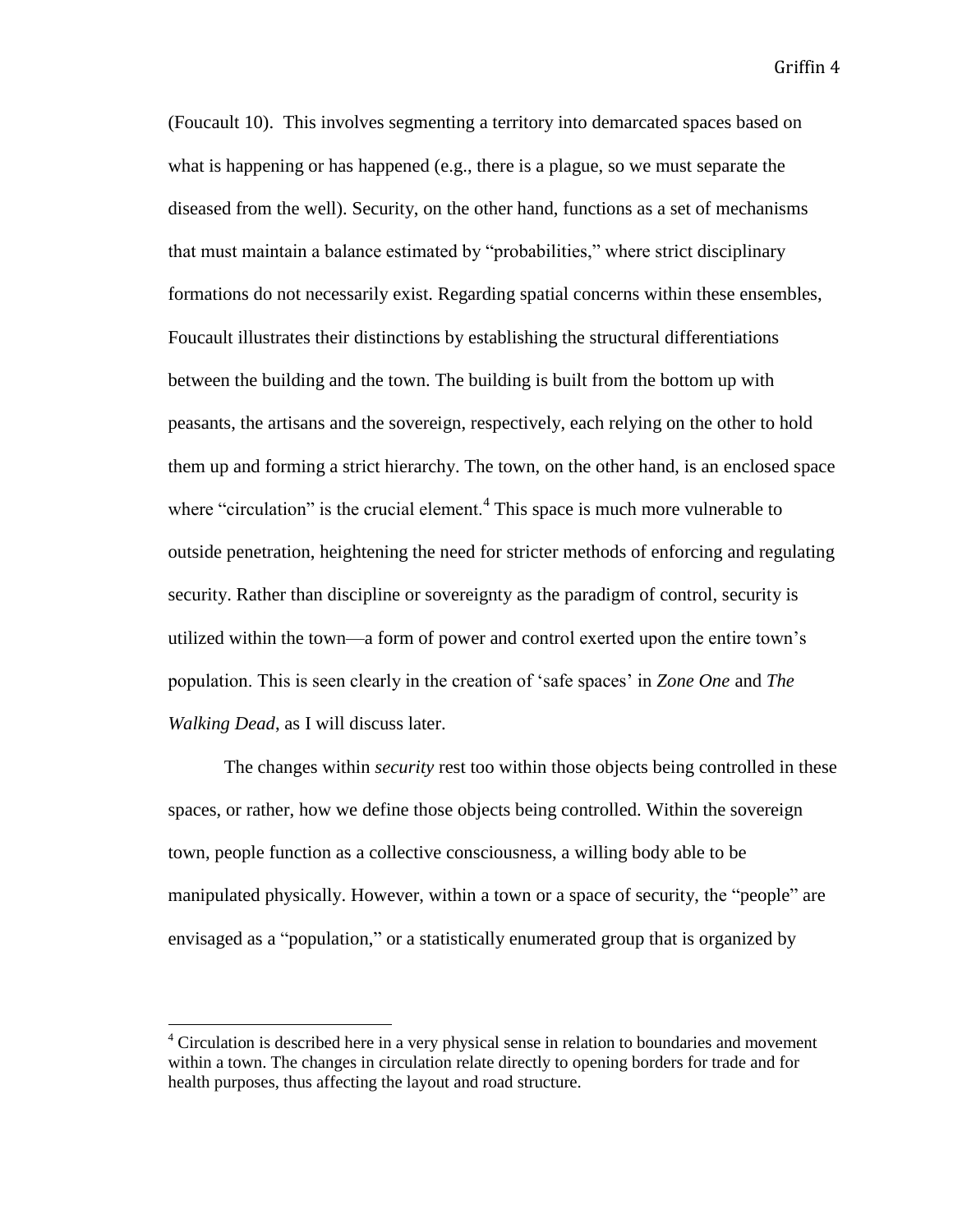biological concerns related to the physical body and questions of health.<sup>5</sup> In this way, biopolitical measures relating to health (making live and letting die or creating conditions that maximize life for the "healthy" populations while letting other subpopulations "die") maintain the population as a desired form of the collective in biopolitical dispositifs. The zombie is a biopolitical nightmare in this way because an imaginative outbreak of this sort results in a) the seemingly "archaic" return of repressed sovereign dispositifs, and b) the breaking down of these biopolitical controls through the now problematized limits between "life" and "death."

However, as I will describe, the assertion (or creation) of boundaries and the subsequent undermining and permeation of these constructs and mechanisms have been the concern and function of the zombie narrative from the beginning, although they have taken on a new avatar in this contemporary era of the security state. As Stephanie Boluk and Wylie Lenz note in their book *Generation Zombie*, "the zombie does not just serve *as* a metaphor...but that it *is* a metaphor" (10). Metaphor means "to transfer," implying movement is required. Mobility, thus, is inherent in the zombie metaphor. But zombie narratives in a post-9/11 culture feature nomadic movement<sup>6</sup>--a transfer and movement of populations—thus introducing an additional layer of complexity to the metaphor. Such

<sup>&</sup>lt;sup>5</sup> The "people" is the central figure of classical political thought. When we use the term "people," we usually refer to a conscious agent that is able to act as a unitary collective (eg. national "people"). In other words, the "people" presupposes the primacy of mind or consciousness over body. Foucault's emphasis on the biologically driven collective concept of the population brings the focus back on the body.

<sup>&</sup>lt;sup>6</sup> Nomadism, unlike exile or diaspora, does not imply a home of origin or a center, but allows for movement within the space. Everywhere is home. It is this movement, which puts notions of home and stasis into question—as well as the idea of the nation. Characters experience mobility in various ways in post-9/11 film, but eventually find that home is not what or where it once seemed and are thus uprooted from the place in which as viewers see them as originating.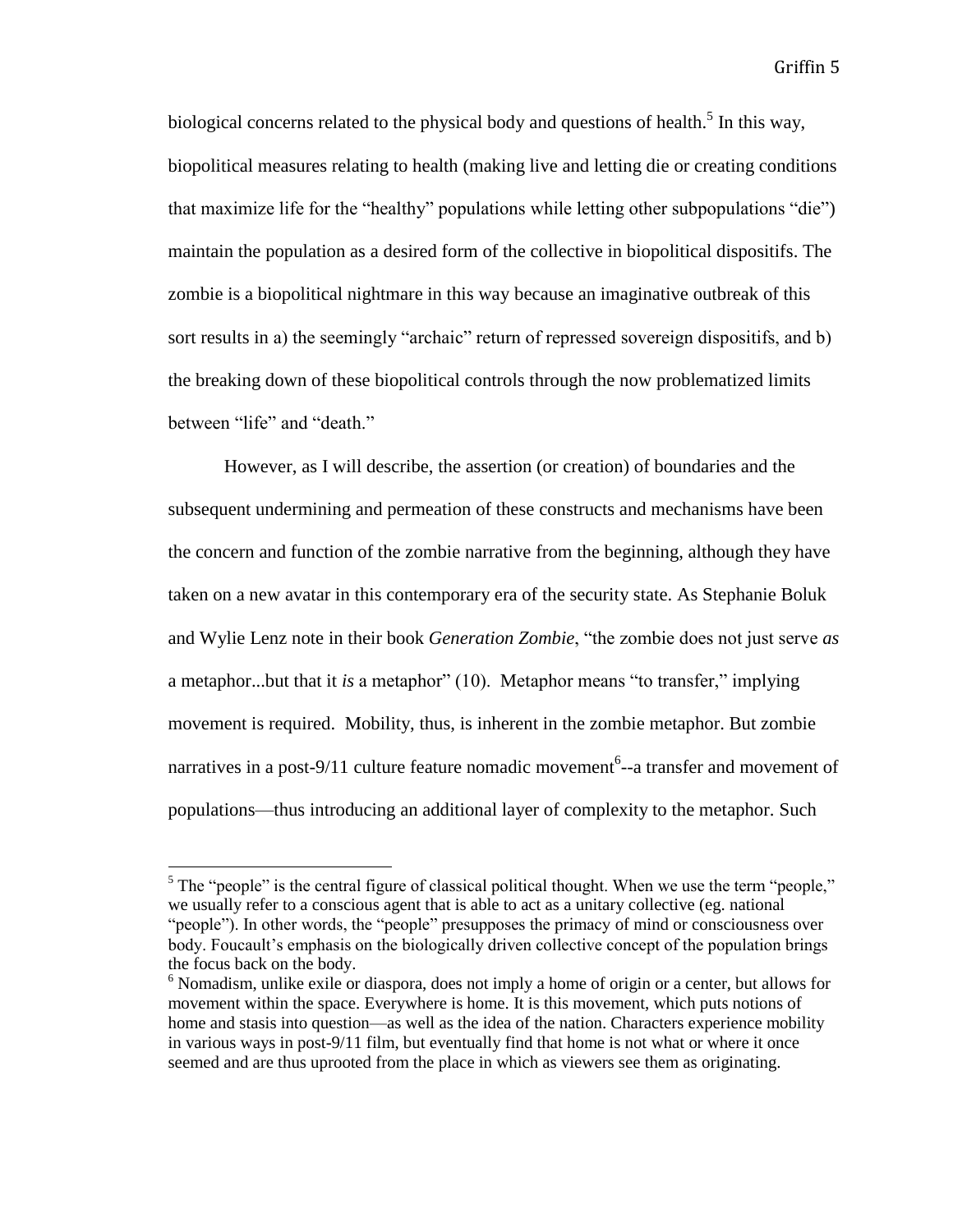nomadic movements make populations hyper-aware of the apparatuses of security, which keep them knitted within a sense of the "normal." The attempts to create safe spaces after the breakdown of security regimes result in the relapse to a supposedly archaic model of sovereignty.

The rest of this essay is divided into parts. I will start by describing the history of the zombie figure in more detail before examining three texts from different mediums (novel, graphic novel, and, briefly, television). I will analyze the spaces explored within the zombified societies depicted in my ur-texts *28 Days Later* (dir: Danny Boyle) and Romero's *Land of the Dead* before closely reading Colson Whitehead's *Zone One* and Robert Kirkman's *The Walking Dead*, focusing on the perceptions of security within these narratives. These explorations reveal the evocativeness of the zombie as a metaphor in post-9/11 culture, where it has become a bundle of conflicting signifiers that reveal various modes of political uncertainty.

#### **A Small History of the Zombie:**

The zombie began as a colonial, orientalized figure—a means of understanding and fixing the alterity of the colonized in demarcated spaces in colonial Haiti. The first mention of the zombie is commonly said to have been by William Seabrook in his travel narrative *The Magic Island.* In this text, Seabrook states,

I recalled one creature I had been hearing about in Haiti, which sounded exclusively local—the zombie…The zombie, they say, is a soulless human corpse, still dead, but taken from the grave and endowed by sorcery with a mechanical semblance of life—it is a dead body which is made to walk and act and move as if it were alive (93).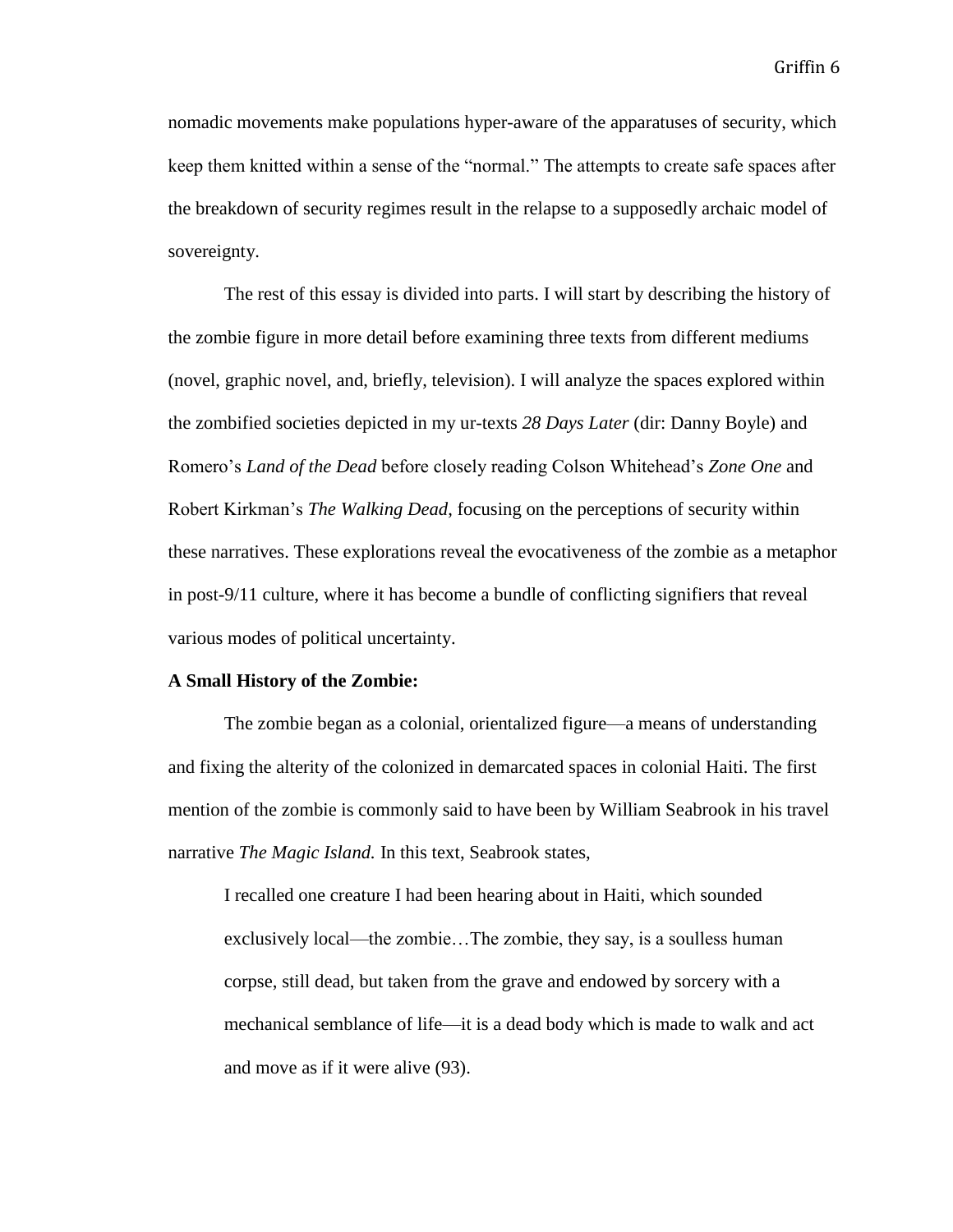Simultaneously fascinated and horrified by this figure, Americans quickly put the zombie into action as a figure in popular culture. In the first phase of zombie cinema, including films such as Halperin's *White Zombie* (1932), fears about corporeal and sexual contact with colonial others become manifest when so-called "safe" boundaries between the colonizers and colonized start to break down. Typically, a white woman was preyed upon by a Voodoo master who then killed her and took control of her body—a trope common in zombie cinema throughout the 1930s and 40s. The threat was a sexual one, but also one that complicated racial binaries and binaries of the Other and the self by asserting questions of allegiance based upon skin color and place of origin. This is exemplified by Bela Lugosi's character in *White Zombie:* he played a Creole, a racially ambiguous man who considered himself a Haitian though he was originally from America. The black and white film even leaves his skin color open to interpretation. The zombie of this era emphasizes human embodiment while at the same time defying corporeal borders. Thus, even in these early years, we already see the zombie making visible the arbitrary boundaries that exist between life and death; the self and the other; inside and outside. As Sarah Lauro and Karen Embry suggest, these binaries exist paradoxically within the zombie figure: "The zombie is opposition held irrevocably in tension" (94). This tension, as well as the horrific nature of the entertainment itself, led to the extreme popularity of the zombie in popular culture, including films,<sup>7</sup> and, later,

<sup>7</sup> For other films from this first phase see also *I Walked With A Zombie* (1943), *Back From the Dead* (1957), *The Face of Marble* (1946), *The Ghost Breakers* (1940), or *The Incredibly Strange Creatures Who Stopped Living and Became Mixed-Up Zombies* (1964).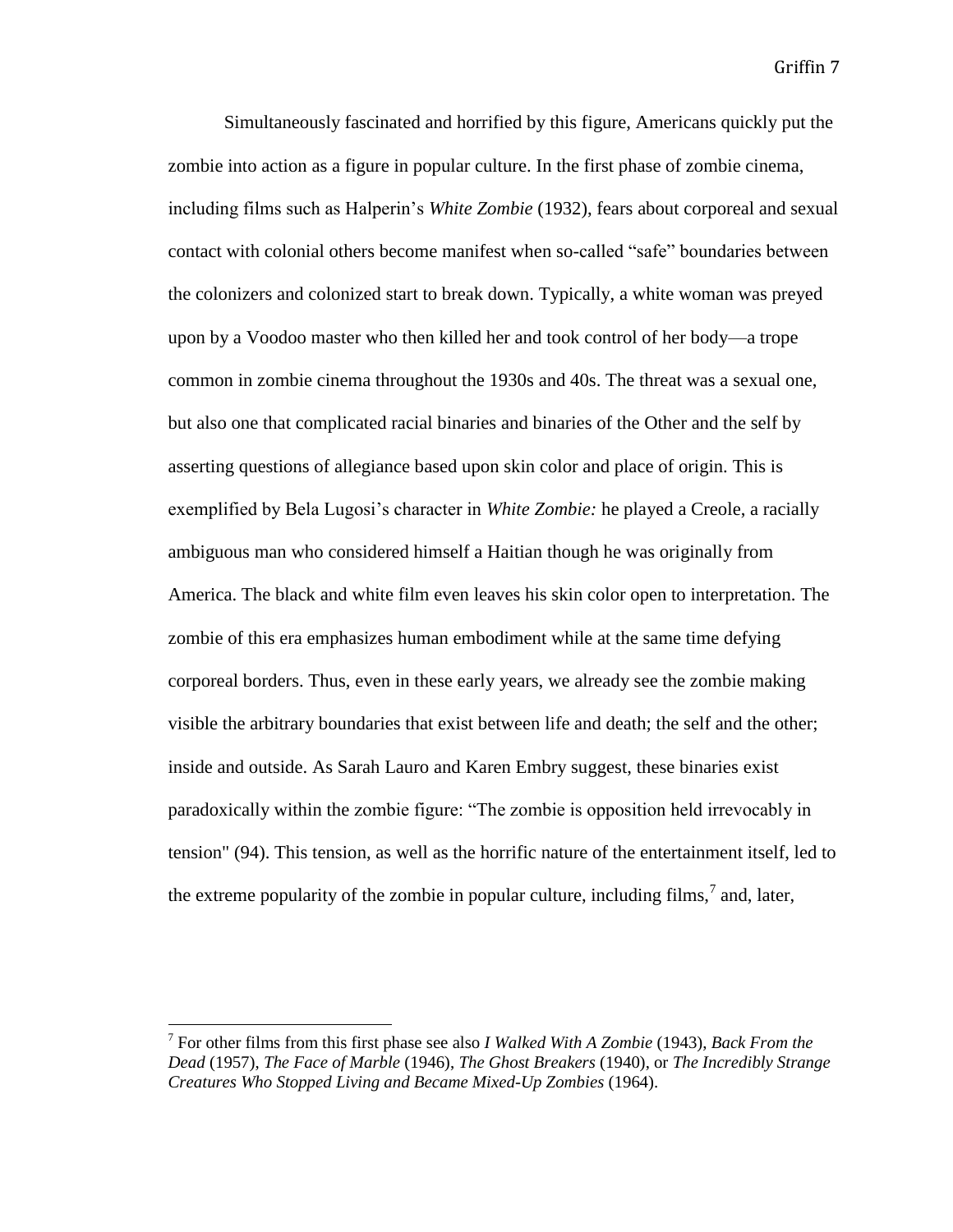novels and comic books.<sup>8</sup>

 $\overline{a}$ 

Comic books of this era took their cues from the medium of cinema. They were eventually deemed controversial due to their horrific nature, but also because comics were thought to be turning children into juvenile delinquents. As Arnold T. Blumberg describes in "Four Color Zombies," this moral shift occurred just as the threat of communism waned: "[senators] shifted the focus away from the more nebulous threat of communists and onto the slightly more concrete menace of youth crime—and comic books" (37). In April of 1954, the Comics Code Authority (CCA) outlawed the appearance of all zombies and many of the other prominently featured horror figures from this medium by specifying specific subject matter as follows: "scenes dealing with, or instruments associated with the walking dead, torture, vampires and vampirism, ghouls, cannibalism and werewolfism are prohibited" (Blumberg 41). The genre of horror comics was virtually annihilated. However, this would change over time with underground comics—I will describe how, in the third phase of zombie narratives, readers were soon exposed to graphic imagery thought to be well beyond the realm of "traditional" comic books.

Fourteen years after the CCA's ban regarding the presence of monstrous figures in comic books, George Romero seemingly unhinged the zombie figure from its colonial origins with films like *Night of the Living Dead* (1968), though his contributions to zombie cinema did not erase these implications entirely. He made this leap in two ways: first, by removing the zombie from Haiti and second, by changing the driving force

<sup>&</sup>lt;sup>8</sup> Radio featuring zombies was also prominent at this time. See Chris Vials's essay "The Origin of the Zombie in American Radio and Film: B-Horror, U.S Empire, and the Politics of Disavowal" for more information.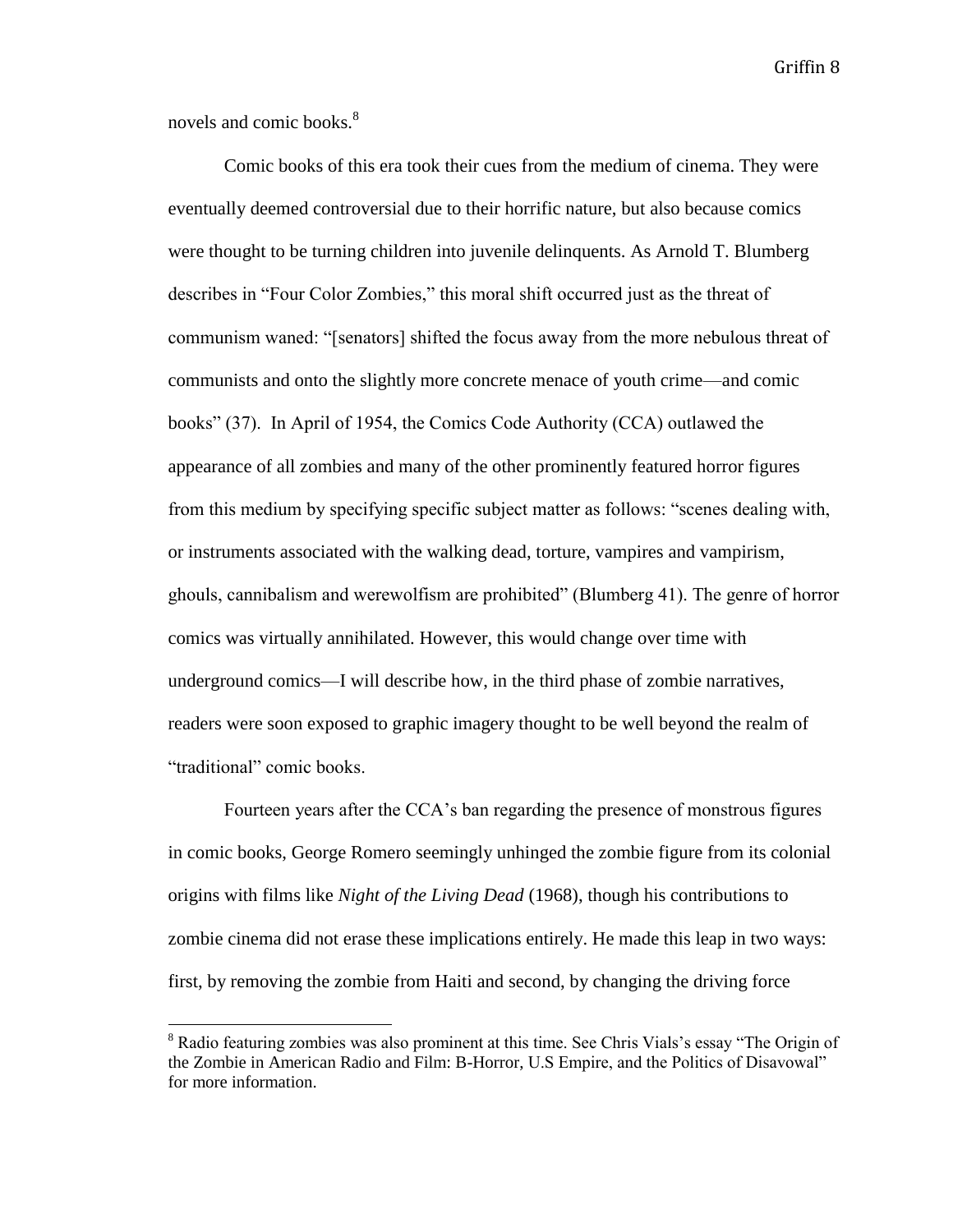behind the monstrous figure. It is Romero that gave us the zombie figures that we know today: flesh-eating, atrophied, rotting corpses, controlled not by a voodoo master, but now controlled by that part of the brain that allows only for basic survival. Though this uncoupling was by no means a complete act, the colonial origin was not severed as the uncanny essence of the zombie remained. $9$  The consuming nature, which was at the base of the Haitian zombie, still exists too, though as Rushton and Moreman note "In a fundamental sense, the Haitian zombi - a symbol of the bokor or master's appetite, for wealth, sugar, white women, what-have-you is not gone, but has rather been invested with that very appetite in its own right" (Kindle Locations 152-153). We see a reallocation of the desire to consume, but also a reappropriation in that the zombie figure, which once represented the master/slave binary, now represents complete nonproductive expenditure: "The Caribbean zombie, it could be argued, has not been replaced at all, only reinscribed, and thereby made more powerful" (Kindle Location 162). This colonial and consumerist reappropriation of the notion of the zombie has evolved over time due to both the change in location, as we see the shift from Haiti, but also through more localized and eventual global movement.

Although the location of the zombie figure had changed, the new location and spatial alterations still played a role in how the metaphorical relevance of the zombie functioned. Spaces depicted in this phase were relatively static ones, with the protagonists surviving in delimited spaces such as graveyards, or malls—in these limited spaces, clear boundaries were created and defended. Additionally, although Romero's films brought

<sup>9</sup> We see remnants even in the key films of phases two and three: Ben in *Night of the Living Dead* and Mailer in *28 Days Later…* are racially reminiscent of the early zombie, but consider too their powerless and, in the case of Mailer voiceless positions within each film.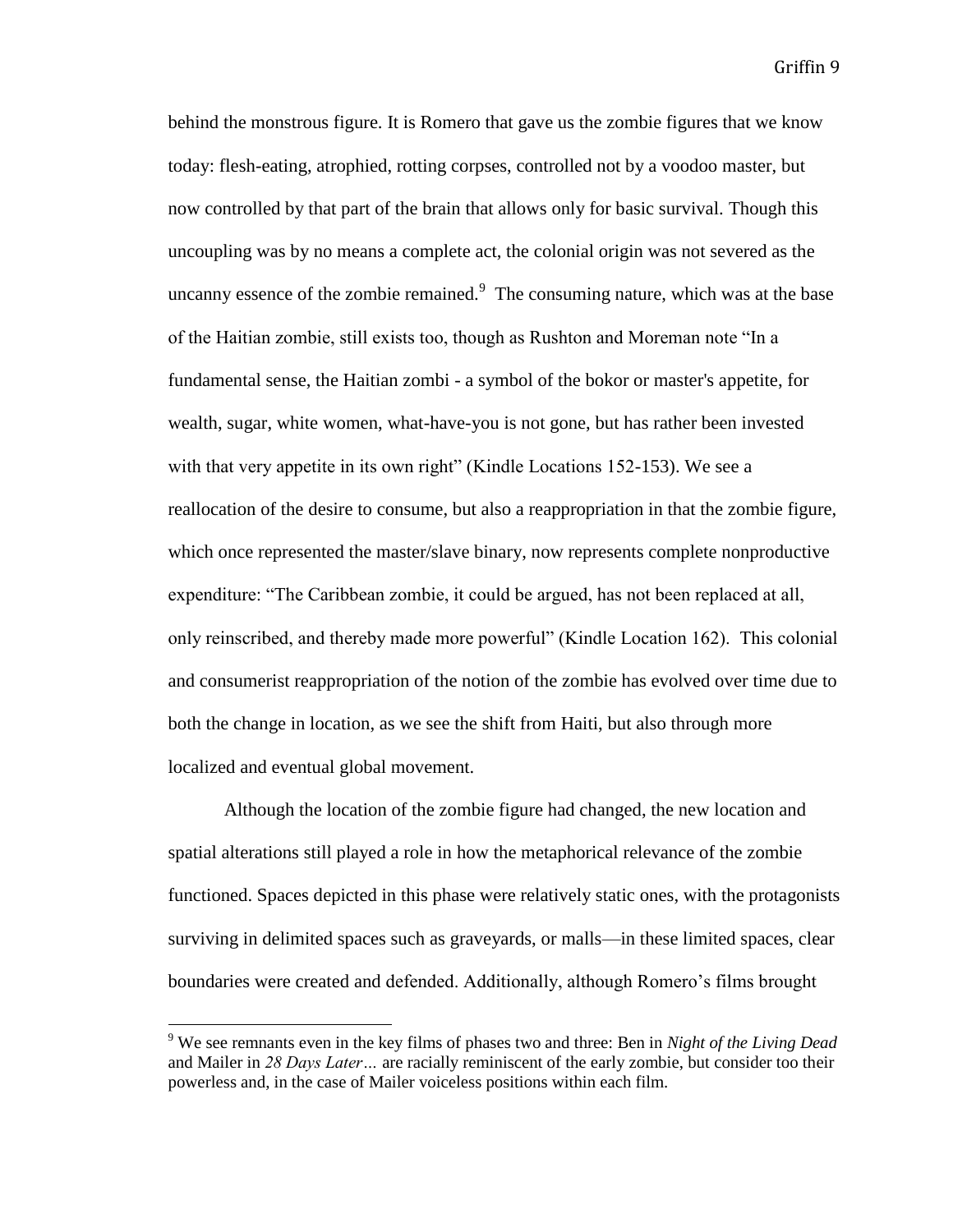death into the screen at the same time the Vietnam War put death into the social consciousness through graphic images on the television, Romero also explored gender and race constructs alongside consumerism throughout his *Dead* films. These became the prevalent tropes of the second phase of the zombie film.

Comics, not unsurprisingly, also proliferated in this time period, their graphic images multiplying alongside Romero's films and horrific images of the violence in Vietnam. Nonetheless, comics were still continuing their fight with strict guidelines limiting content. Underground markets accommodated the continued desire for horror comics and although the CCA loosened the regulations on comics, zombies were still left out. The CCA regulations stated that: "Scenes dealing with, or instruments associated with walking dead, or torture, shall not be used. Vampires, ghouls and werewolves shall be permitted to be used when handled in the classic tradition such as Frankenstein, Dracula, and other high-caliber literary works" (Blumberg 45). As we know, the origins of the zombie are slightly less literary and somewhat more unsavory, thus they are excluded in this case. Underground comic rings (of which Marvel and DC were part) continued to sell comics containing zombies at this time. The content of comics was similar to the previously discussed aspects of zombie film, as it dealt with themes of war and trauma. In this second phase, we see the zombie figure functioning not just as a walking corpse capable of making visible societal anxiety and fear about war, but as an *invader*: as a figure capable of permeating our boundaries of both the state and of the body, while causing the idea of borders to collapse altogether as they moved into a global economy which serves as the focal point for our third phase of zombie narratives.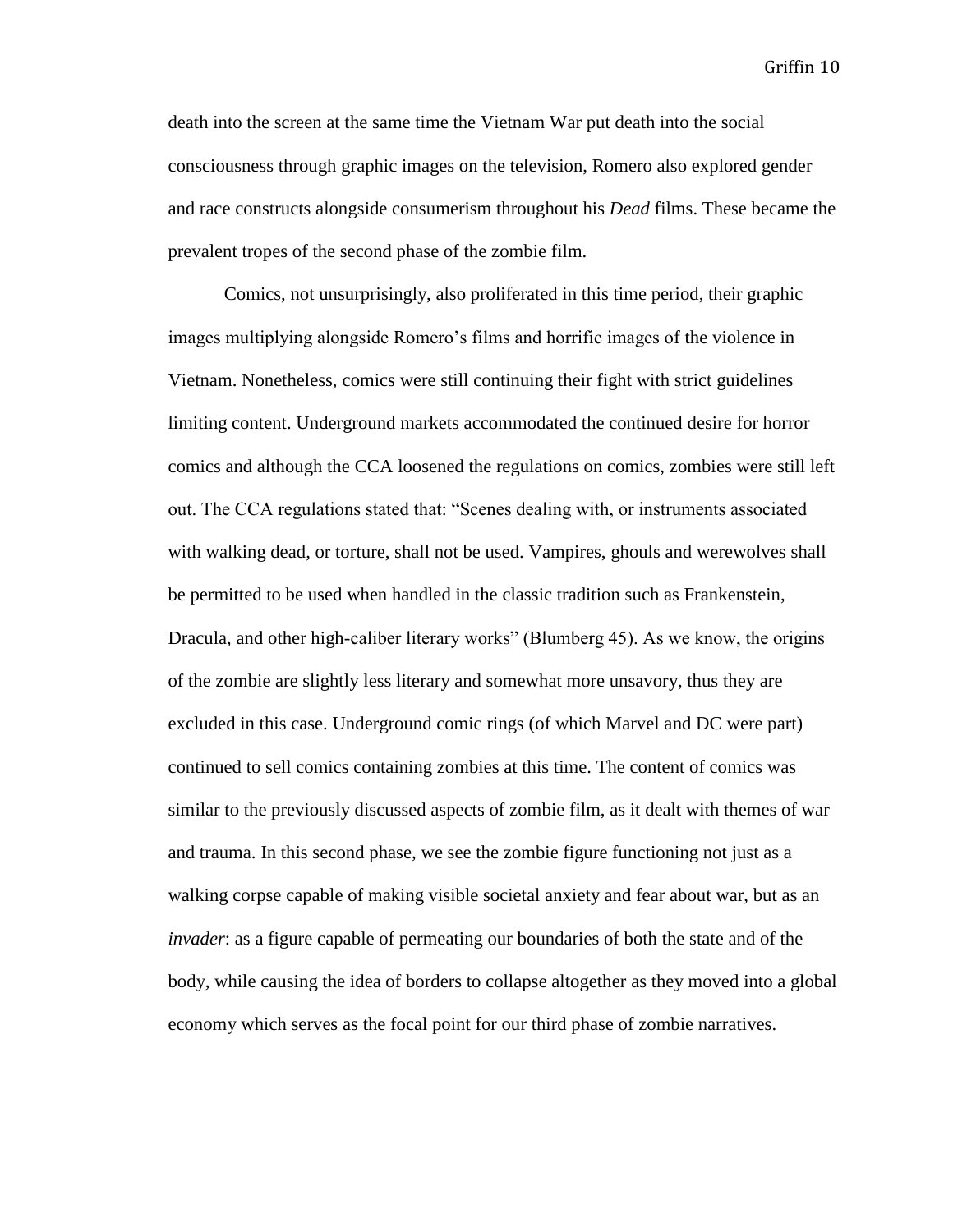As I mentioned earlier, the contemporary zombie, or third phase of zombie fiction, focuses primarily on contagion. As Rushton and Moreman note, "The chemical or viral cause has since become the most common in-text explanation for zombie outbreaks" (Kindle Location 104). Though as they also note, an unexplained outbreak is still more common (This is true of *The Walking Dead*). Here, one becomes a zombie by being bitten or otherwise contaminated through the bloodstream, the same as in the second phase, so infection is immanent in both phases. However, this contagion functions differently in this third phase as it functions on a global level, thus having much more severe implications.

This trope of contagion has an interesting genealogy. As Boluk and Lenz note, "the biological virus itself occupies a liminal position between living and dead" (6). This new zombie poses a threat very similar to those fears expressed in plague writing. Boluk and Lenz write about the place that zombies hold in this third phase as it relates to the plague: "Now that the biological mystery of plague has been solved with the identification of its cause…the zombie appears now to occupy the position of uncontrollable threat that was previously associated with the plague" (6). Fears and uncertainty of modern science's mythologized capability to solve our problems become manifest as human beings become increasingly terrified of the unprecedented possibilities unleashed by post-human conceptions of "nature." Steven Schlozman writes that although we do not necessarily understand the zombie outbreak within the realm of modern science, we continue to try to understand it anyway (as exemplified by the group's continued movement toward the CDC in *The Walking Dead*) (162), but also the fact that everyone is already infected with the zombie virus in *The Walking Dead* and in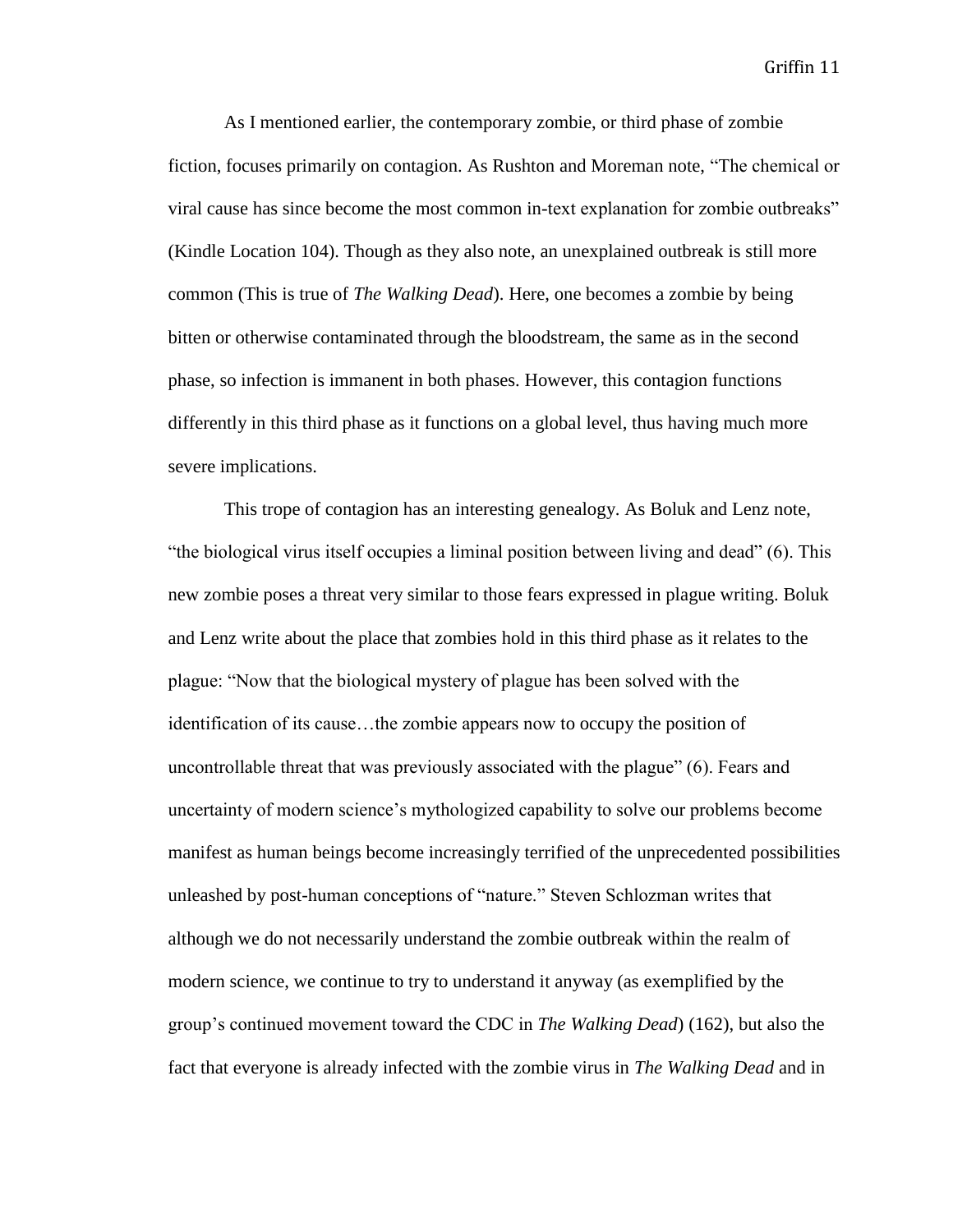the overt reference to the outbreak as the plague in *Zone One*. Though as Boluk and Lenz go on to say, we do in fact have a framework in which to consider the zombie:

A zombie outbreak, much like a plague epidemic, is an event in which the anxieties associated with social connectivity come to the fore—the more boundaries between the self and other are broken down in plague time, the more the contagion spreads…In zombie films, the collapse of barriers and attendant social leveling that takes place is embodied through the piercing of skin and the exchange of infectious fluids, which results in the conversion of all hosts of the infection into a homogenous, undifferentiated mass (7).

In this way, the zombie is a manifestation of contemporary biological fears, not of people, but of the population-as-undifferentiated-mass. It is as if the specter of the plague, which wiped out peoples, uncannily comes back in the figure of the zombie, the annihilator of populations in biopolitical regimes.

Moreover, the zombie as the threat to populations and apparatuses of security is the key feature of the third phase of zombie representations I examine in this study. As with the second phase, it seems as if the zombies have invaded, but the reality is that the zombies actually come from within. Within these constructs, it is generally revealed that the most dangerous figures are not the zombies, but the remaining survivors, as the norm becomes the battle of all against all. Mobility, too, is a key feature of contemporary zombie fictions. As opposed to Romero's earlier movies, where humans were sequestered and defended a particular turf, the trope of mobility becomes fundamental in the third phase as these survivors are moving within a global structure (the whole world has become a zombie space, distinctions between healthy and quarantined spaces have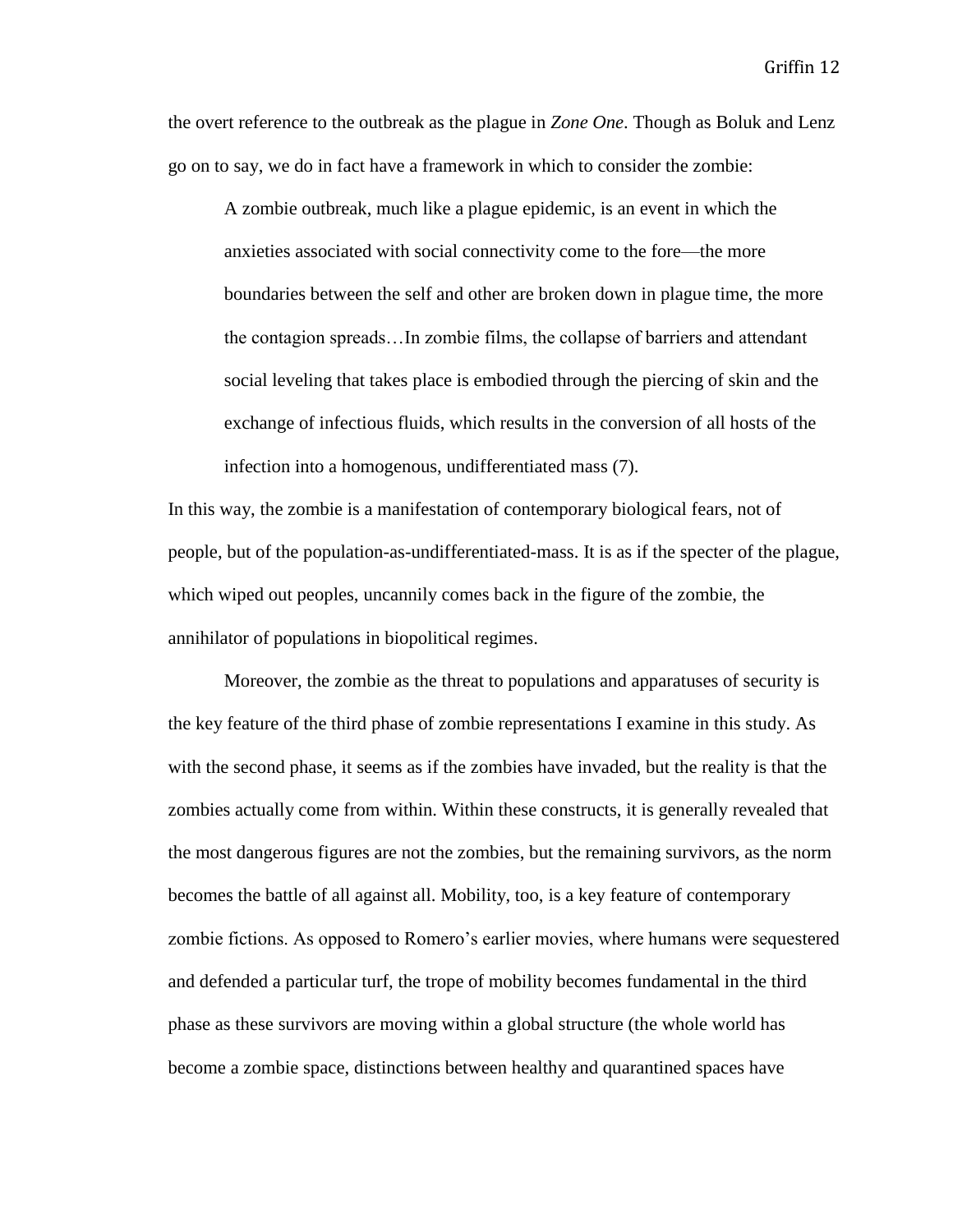collapsed) as opposed to a delimited localized spatial configuration. Thus, the trope of nomadism comes back with all its resonant political metaphors. In these works, the state of emergency as defined by Giorgio Agamben as "the preliminary condition for any definition of the relation that binds, and at the same time, abandons the living being to law" (1) seems to be in operation. This condition requires the figures to move between spaces, looking for safety—it is what is revealed here in these in-between spaces that will serve as the basis for the discussion.

I have provided a brief history of the evolution of the zombie narrative in order to historicize my discussion of post 9/11 zombie fictions. I will now turn to a brief exploration of two ur-texts from the post-9/11 period: Boyle's *28 Days Later…*and Romero's *Land of the Dead.* This will set up the base for my close examination of the primary texts, Whitehead's novel *Zone One*, and the graphic novel series *The Walking Dead.* In my analysis, I look closely at how the Foucauldian power apparatuses represented, or their lack thereof, affects depictions of forms of life. In each of my examples, location and boundaries are used as a means of determining safety and security and as a way of defining the self—these spaces are further complicated by the specific medium being used. As in Frantz Fanon's description of the colonial city (3-5)—a classic regulated space—clear delineations of spaces and bodies exist invisibly in "normal" circumstances, divisions which become hyper-visible when boundaries collapse in states of emergency.

#### **Reframing Safety and Society: Boundaries and Post 9/11 Culture**

Films made around or directly after 9/11 reflect what Lowenstein called the "allegorical moment" as they work through forms of power involved in modern society.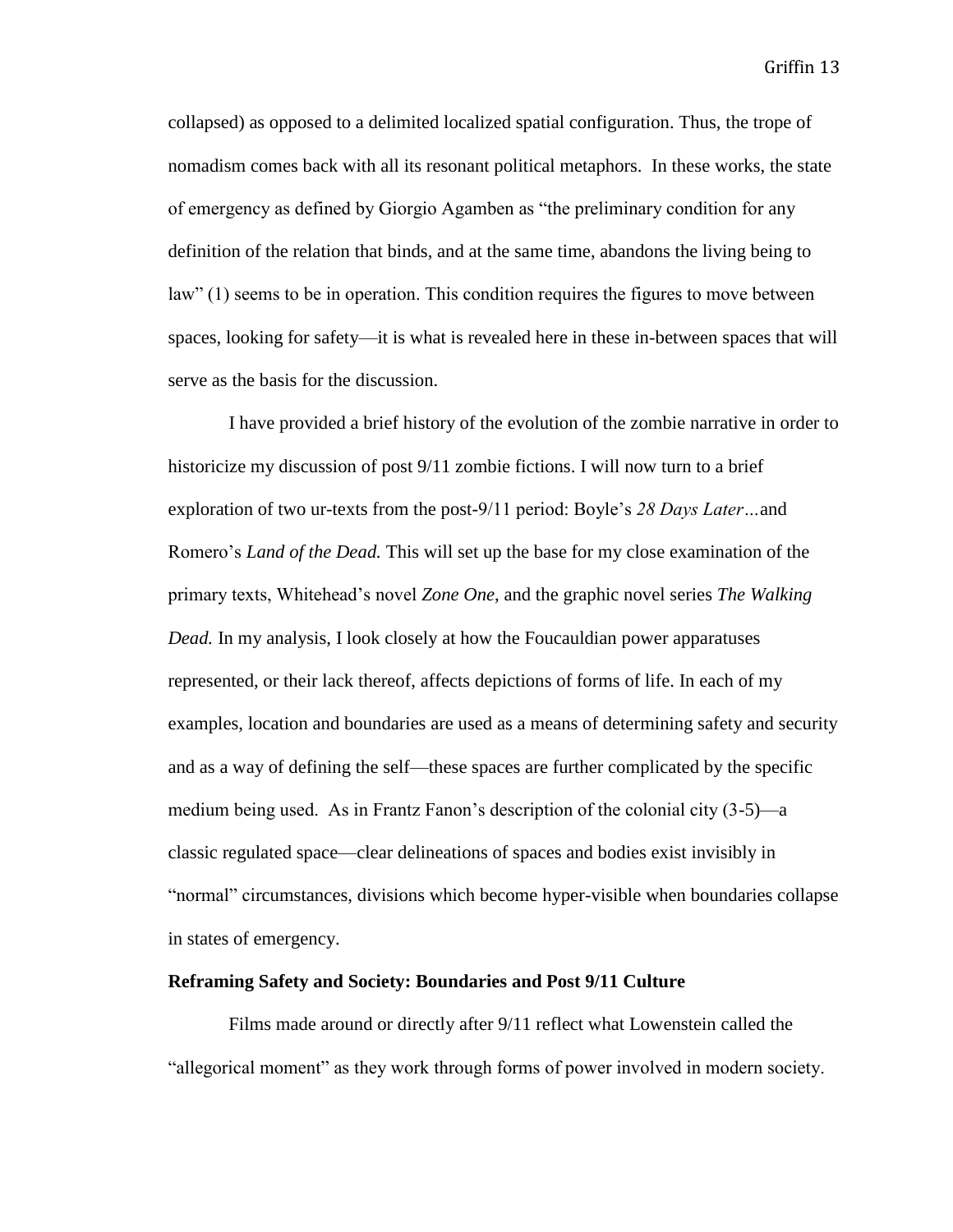But there also was a shift within these films concerning the understanding of spaces in what became much more obviously a global society. Slavoj Zizek notes that although films like *United 93* and *World Trade Center* recreated some of the emotional and literal aspects of 9/11, they failed to include any political commentary (McSweeney Kindle Location 1703). Other films, which I will examine, portrayed catastrophic events in a different sense, but dealt with trauma and the political much more overtly.

A good example is the new genre of the zombie movie. In *28 Days Later…<sup>10</sup>* a contagion has hit Great Britain, turning most of the population into zombies or forcing the residents out of the country. There are a few citizens who decided to forgo the chaos involved in getting out of the country and remain within the city limits. The result is that the living are forced to roam around and eventually leave London, looking for "civilization" elsewhere. Jim, alongside Selene, the female protagonist, encounters fellow survivor Frank and his daughter Hannah, who live in a high-rise apartment in London. Here Jim shaves and "civilizes" himself again, only to promptly discover that the water supply is limited, signifying that the very substance required for life cannot be found. Life can no longer exist in this city—as Selene says, in this new world, "staying alive is as good as it gets." This band of refugees attempts to travel to Manchester, though they quickly realize this pursuit is hopeless as the city is seen in flames even from the highway in the distance. At this point, there appears to be a reversal of spaces: both of these urban spaces have become wild and uninhabitable, while the wilderness becomes a safe haven

 $10$  See Anna Froula's essay "Prolepsis" where she writes "Since 28 Days Later ... was made before, during, and after 9/11 (released in the UK on November 1) 2002, and in the USA in January 2003), it does not embody but nonetheless does conjure up the occupation of Afghanistan in the name of the "Global War on Terror," the still-unsolved anthrax attacks that heightened the American public's fears of the Bush Administration's depiction of Saddam Hussein's "weapons of mass destruction," and the shocked citizenry submitting to the dismantling of the Bill of Rights."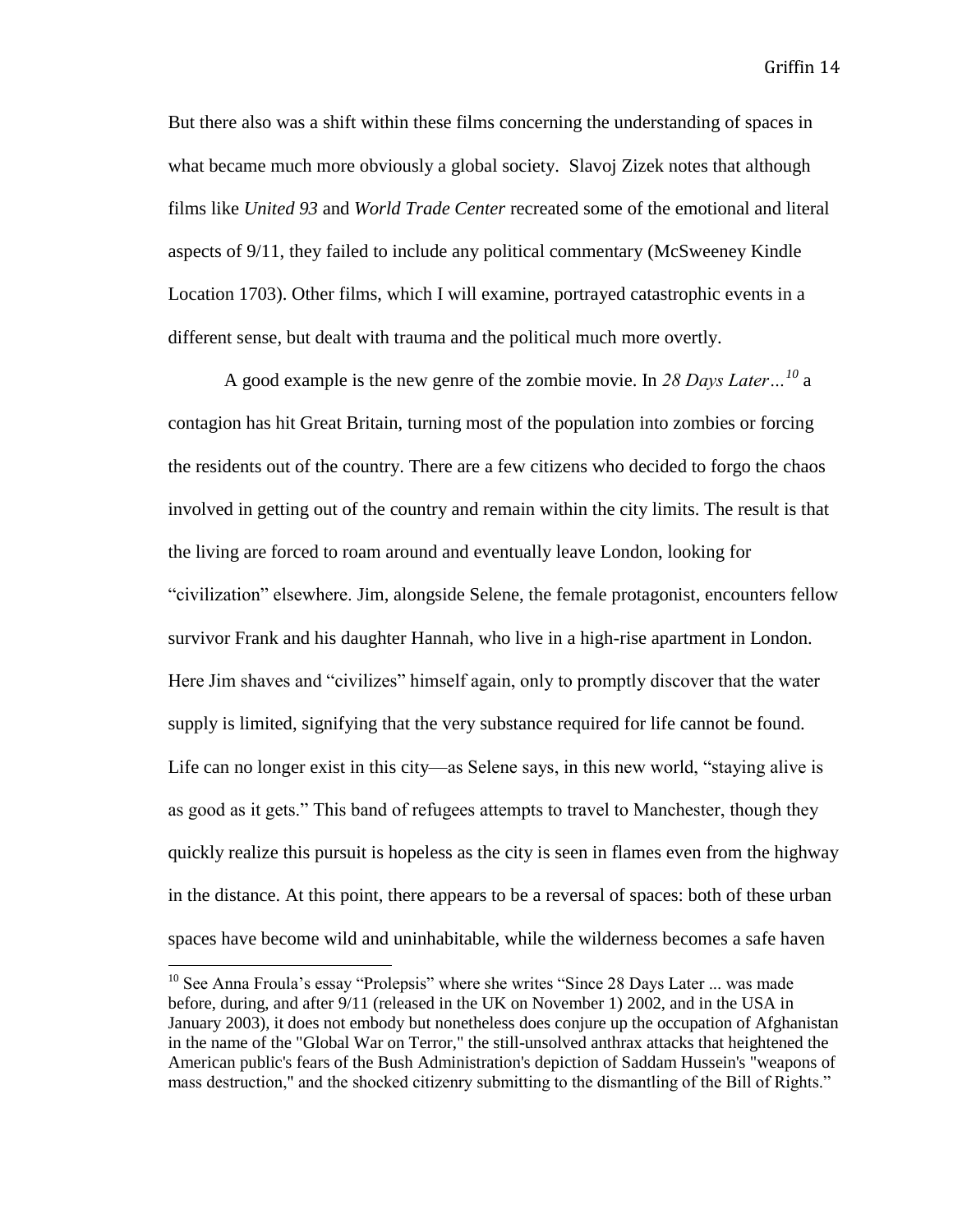with the trees now serving as protective boundaries. One scene that overtly illustrates this theme shows the rag-tag group of survivors getting their best night's sleep in a grassy area amidst deteriorated (albeit beautiful) ruins. Here we see a literal manifestation of the deteriorated boundaries and the return to "nature."

The survivors hear a radio call which beckons them to come to a makeshift government compound. At this point there is hope for a possible society with safety regulations in effect, providing the hope for the possibility that everyday boundaries and security mechanisms will soon be restored. However, movement into these new governmental spaces becomes even more dangerous and violence-prone than the zombieravaged spaces where, as in the erstwhile colonies, a war of all against all supposedly rages.

These spaces, the supposedly civilized ones, are almost always revealed to be the most dangerous spaces in which survivors can exist. The city can no longer sustain life, and the agents of governmental power would sacrifice hope and choice for biological life in order to save so-called civilization, exerting biopolitical force to maintain a status quo. This is exemplified by the attempted rape of the women by the soldiers, as women were promised to the men by their commander, Major Henry West. As Anna Froula says of people as exemplified by West's violence: "uninfected humans are as brutal and violent about satisfying their biological appetites as the infected ones are" (Kindle Locations 3151-3152). It is clear that the act put on by the soldiers at the compound, including the formality of dinner and the aprons for cooking, are merely attempts to hold onto the previous social constructs, and are only empty gestures toward civility having nothing to do with what is needed for the society that exists at that time—they are habits completely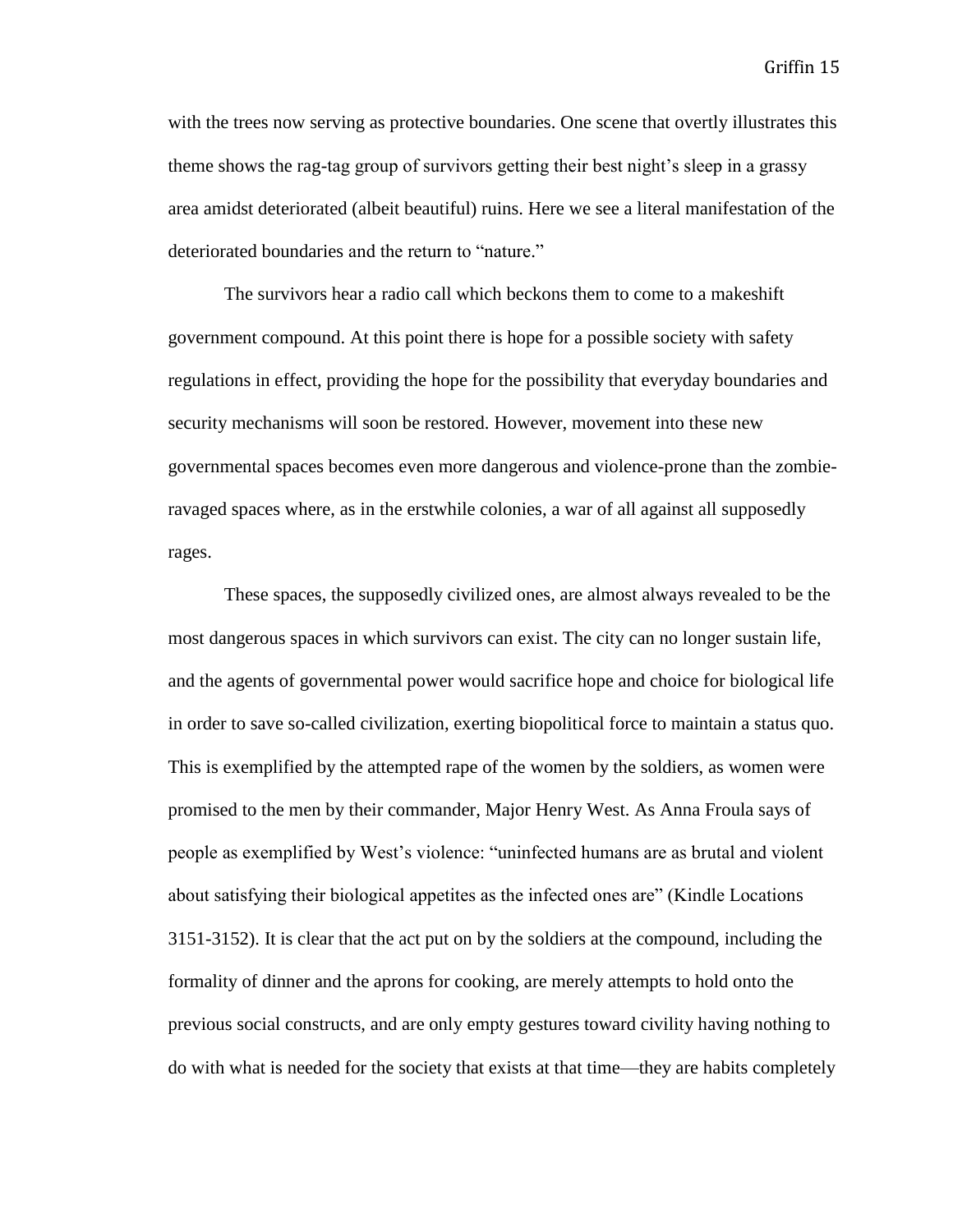unattached to the actual zombie economy. The boundaries between civilized and uncivilized are now barely visible and the actors at the compound seem to walk between each side without realizing they are doing so.

This movement between spaces (between cities, wilderness) is done with personal safety as a primary concern, although safety, when in the hands of a renewed apparatus of sovereign governmentality is often figured as totalitarian. Romero, in *Land of the Dead* (2005), deals directly with 9/11 politics and proto-totalitarian governmental attempts at creating secure zones. This zombie narrative features a capitalist dictator who lives in a high rise while his constituents live below him in poverty. This is Foucault's sovereign edifice in a very literal sense. The zombies live on the other side of a fence and are also separated by water. The leader, Kaufman, constantly reminds the people that he is the one keeping them safe, though the zombies eventually permeate the supposed safe zone and it is the people's rebellion that is the most catastrophic. Similarly, *28 Days Later*, "is an allegory in which the colonial origins of both zombies and zombie movies collide with contemporary neocolonial events" (Froula Kindle Locations 3110-1). We see in Romero's work an "allegorical moment" dealing particularly with 9/11. This director has said on multiple occasions that Kaufman is modeled after George W. Bush, Donald Rumsfeld, and Dick Cheney (McSweeney Kindle Location 1787). These films clearly aim to put the leadership into question, addressing the political concerns missing in other films, but addressing them as they relate to the everyday. As Froula notes: "Though President Bush swore that the War on Terror would rid the world of the evil of terrorism, *28 Days Later ...* insists that the potential for "evil;" that is, acting against American, Western, or, more broadly, imperial interests, lies dormant within each of us" (Kindle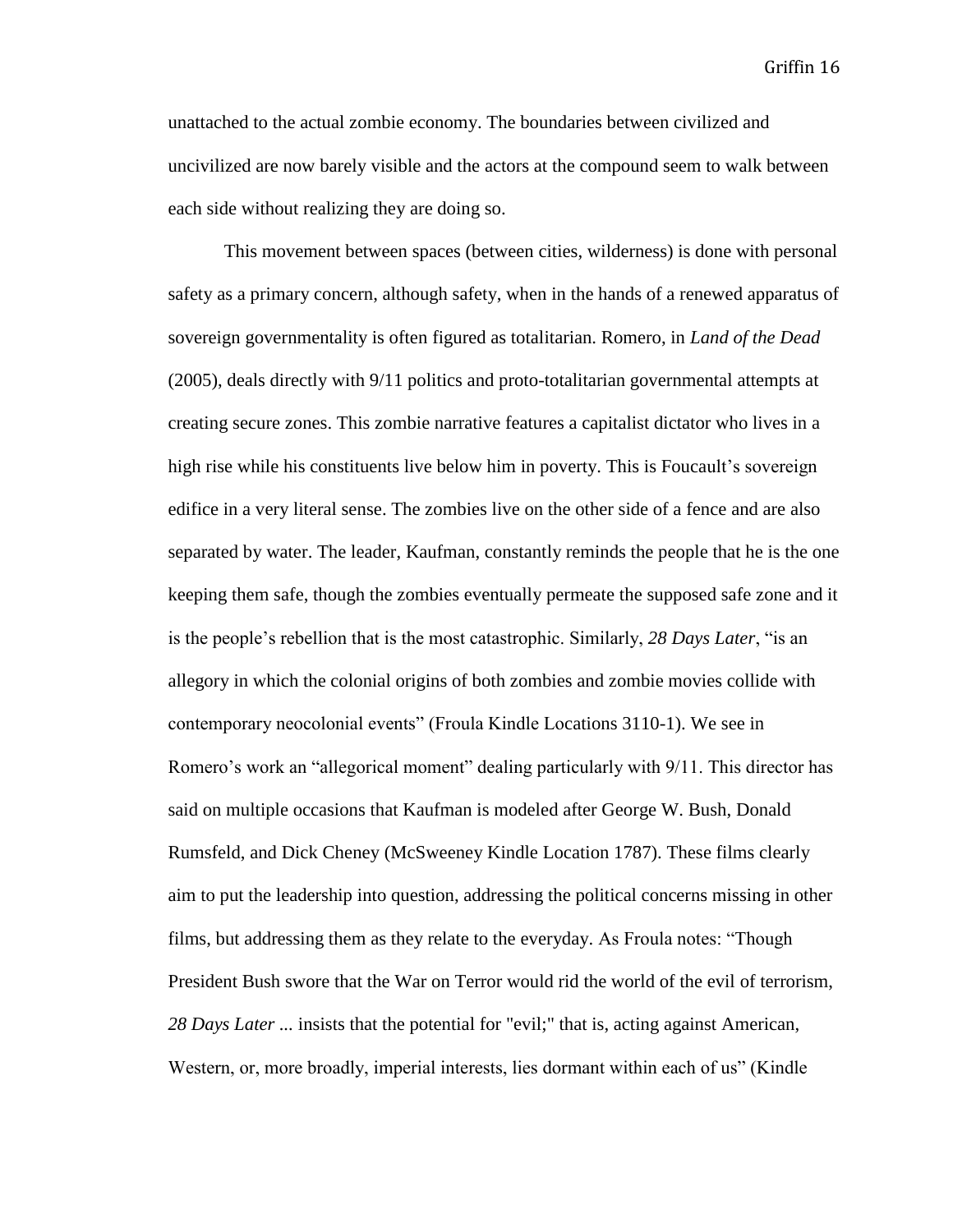Locations 3178-3180). Humans and our global neighbors are rendered frightening and are presented as capable of harming "us," as the boundaries between "us" and "them" have virtually disappeared in a globalized security society. Ironically, mechanisms of security are wholly inadequate in this setting. We see that, though some films deal directly with post-9/11 issues, *28 Days Later…* gets at the heart of the matter by illustrating through movement that "we" are not safe and we, not the zombies, are the frightening ones. Nomadic movement through and between spaces reveals the human attempts and failures at reconstructing secure spaces. This is exemplified by Riley and the other survivors in *Land of the Dead* as they leave the once sovereign space entirely despite a victory over Kaufman.

This exploration of the bare bones of humanity is the focus of zombie narratives in a post-9/11 culture. The current political state, a result, at least partially, of  $9/11$ , is one that has allowed for a conversation of fraught national identity in a global scenario, though not in the most productive ways. As Judith Butler notes, " It was my sense in the fall of 2001 that the United States was missing an opportunity to redefine itself as part of a global community when, instead, it heightened nationalist discourse, extended surveillance mechanisms, suspended constitutional rights, and developed forms of explicit and implicit censorship" (xi). What are we missing by not having this conversation? The works that follow initiate some of these conversations for us as they work through our "wounds." One method of understanding such violence and change, and the first of many to follow, is to look closely at how people function during attempts to rebuild after catastrophe as seen in Whitehead's *Zone One*.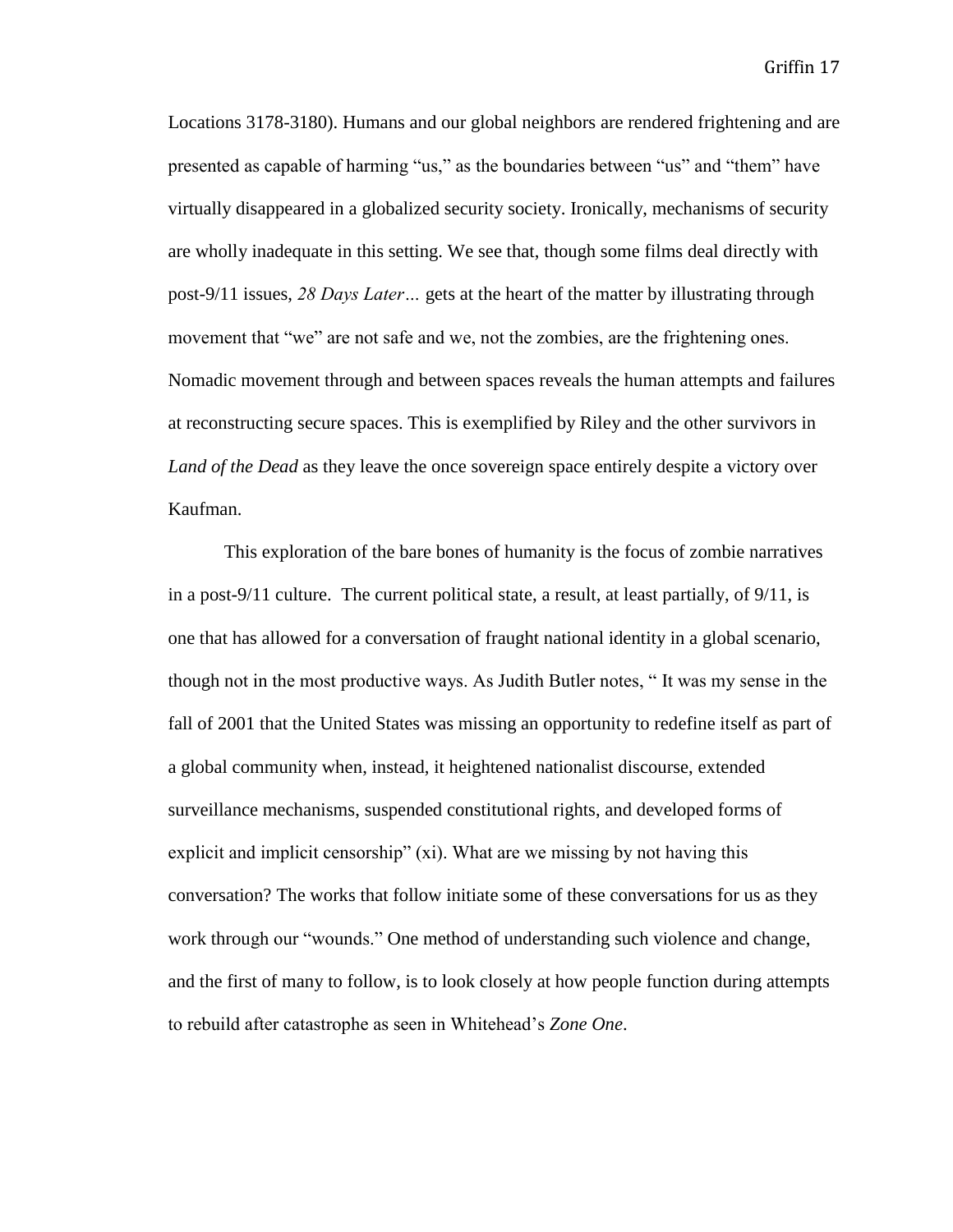#### **Building** *Zone One:* **Zombies, Economy, and Hope**

"Give me your poor, your hungry, your suppurating masses yearning to eat" ---The Statue of Liberty in *Zone One*

Colson Whitehead, a prolific contemporary American writer, has authored books about an elevator repairman, summer vacation on Long Island, a nomenclature consultant, and coming of age in America, though one of his most popular works is *John Henry Days*. This text deals with how J. Sutter constructed a racial identity, but also with how we construct national identity in America through stories and memories, as told through tales about, who else, John Henry. So although his 2011 text *Zone One* is seemingly a divergence from the typical works of his oeuvre (or at least how the work is marketed), the subject is really not far from his usual concerns. Whitehead says he likes to defy those genre boundaries in order to best convey his ideas, and zombies were exactly the right fit:

I wrote *Zone One* because I wanted to fulfill my own curiosity—which goes back decades—about the creatures. *Zone One* comes out of me trying to work through some of my ideas about why, for me personally, zombies are scary. For me, the terror of the zombie is that at any moment, your friend, your family, you neighbor, your teacher, the guy at the bodega down the street, can be revealed as the monster they've always been (Whitehead, *The Atlantic*).

Zombie prose is also the least-common narrative form, although *The Walking Dead* is being translated into prose.<sup>11</sup> *Zone One*, thus, represents the first foray by a "serious" writer of prose into the realm of "genre fiction." As a native New Yorker,

l

<sup>&</sup>lt;sup>11</sup> See the Jay Bonansinga article "A Novelist and a Zombie Walk Into a Bar," on how he approached translating the comics into prose.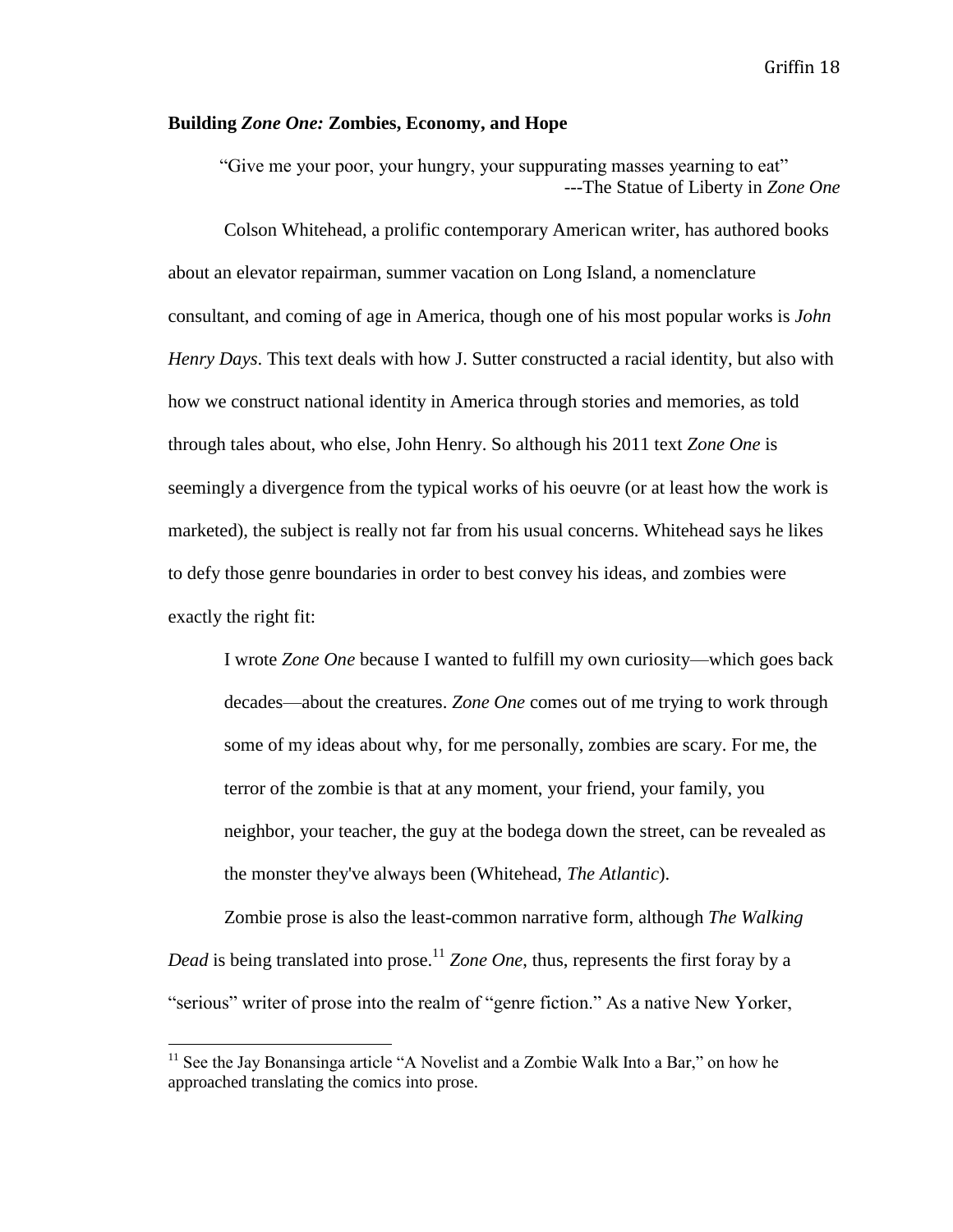Whitehead had very specific things he wanted to say about his home, and zombies seemed the perfect narrative catalyst for this story. Although Whitehead is exploring his own hometown, New York City is emblematic of America in a way that is easily recognized, especially in a post-9/11 culture.

*Zone One* is set in a post-zombie apocalypse New York City where what is left of the people of America, "The Phoenix," is attempting to clean and rebuild an iconic American space and start over because "Manhattan was the biggest version of everywhere" (34). Zone One is located in the southern part of Manhattan, from Canal Street downward—this space significantly contains Ground Zero from the 9/11 attacks, though it is not specifically mentioned. Whitehead describes the creation of the city, which sounds much like the Foucauldian town, albeit with poor circulation: "They stopped the tunnels and blocked the bridges. They plugged the subways at the preordained stations, every one south of where the wall would stand. The choppers lowered the swaying concrete segments one by one across the breadth of Canal Street" (74-75). Though as Mark Spitz, the narrator, says that now "they" have a zone, the type of zone is clearly one of war and not yet one of safety: "The soldiers landed in the Battery Park staging area, near the Korean War Memorial. The dead poured into the street at the soldiers' noise. The grunts used themselves as bait, their invectives, war cries, and tunes drawing schools of the dead into their machine gun fire" (75). We see the war initiated from those within, significantly near a war memorial, a symbol of collective and perpetual memory.

The story is narrated by Mark Spitz, who works as a sweeper, a person whose job is to rid Zone One of zombies, named skels and stragglers in the narrative, after the city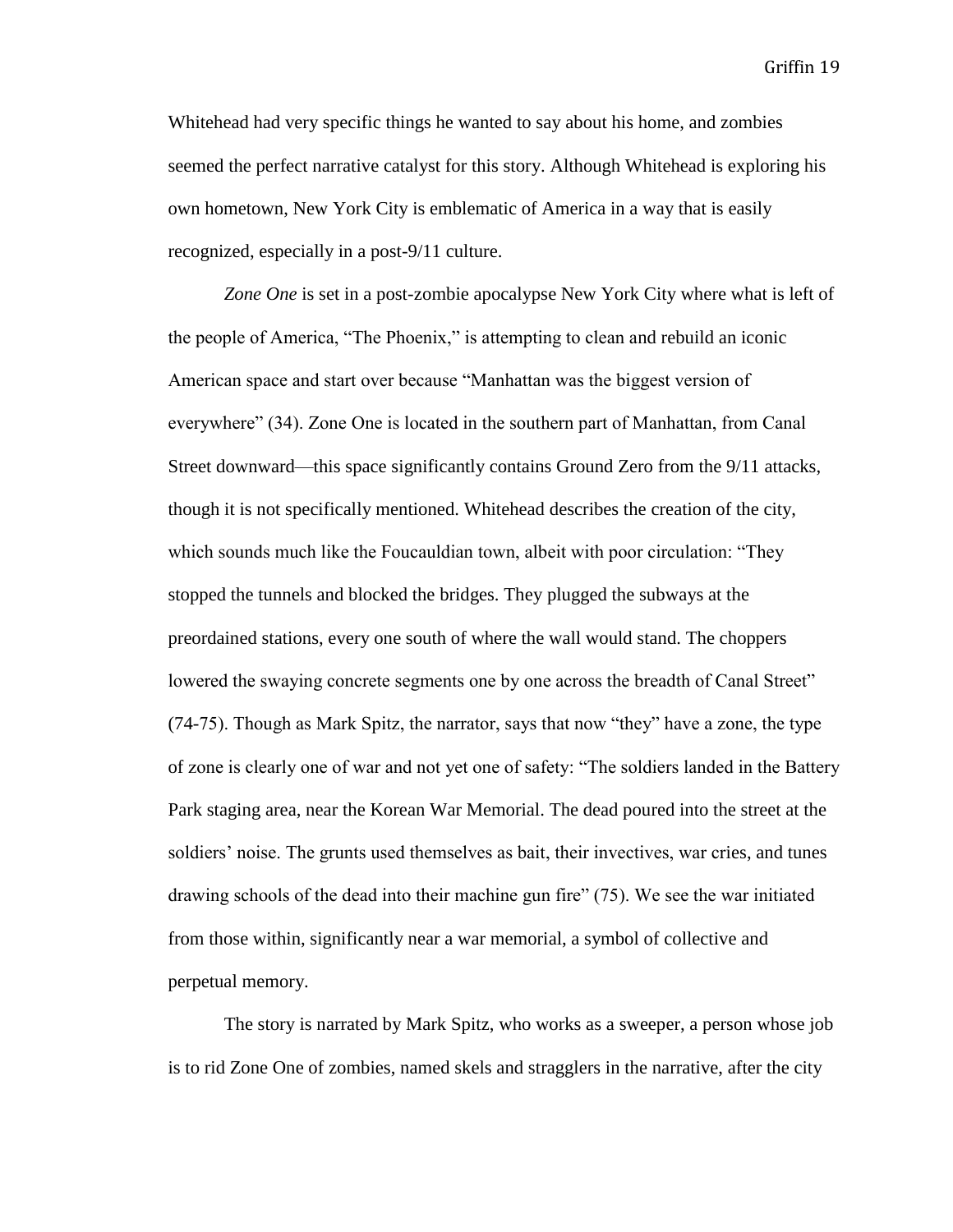has been cleared of the bulk of the zombies by the Marines. The sweepers are on the lowest rung of the social ladder, the peasants in the edifice, if you will. Though Spitz's apocalyptic narrative technically spans only three days, his flashbacks span a much larger timespan, encompassing previous events, most significantly those of the Last Night —the night the apocalypse started. Spitz's story of finding his mother eating his father's intestines on the last night mirrors a traumatic scene in his childhood when he walked in on his mother giving his father a blowjob—a repressed memory which Spitz says is due to "that tendency of the human mind, in periods of duress to seek refuge in more peaceful times, such as childhood experiences, as a barricade against horror" (70-71). Note the use of the term "barricade" which obviously failed to separate these traumatic times for Spitz, and in fact allowed his past to permeate his now. This conflation of time expands further, though and encompasses memories and stories including those of Last Night of many of the survivors and evoking remembering on a national level**.**

The book opens with Spitz's memory of New York City. He presents a nostalgic version of the city, but also sets up the reader to go back and forth between these romantic visions of post-catastrophe New York, and the destruction and annihilation of the now. Whitehead says that he and everyone experiences New York in a similar way: "I'm walking around with my idea of what New York was 30 years ago, 20 years ago. So is everybody else. And we superimpose that ruined city over what's here now. Any street you walk down in New York is a heap of rubble because that's sort of how we see it if we've been here a while" (Whitehead, *NPR*). Time does not function in a linear way in the novel, but as a back and forth movement—the "past and present collide." Not only does Whitehead describe memories of a past version of New York City affecting the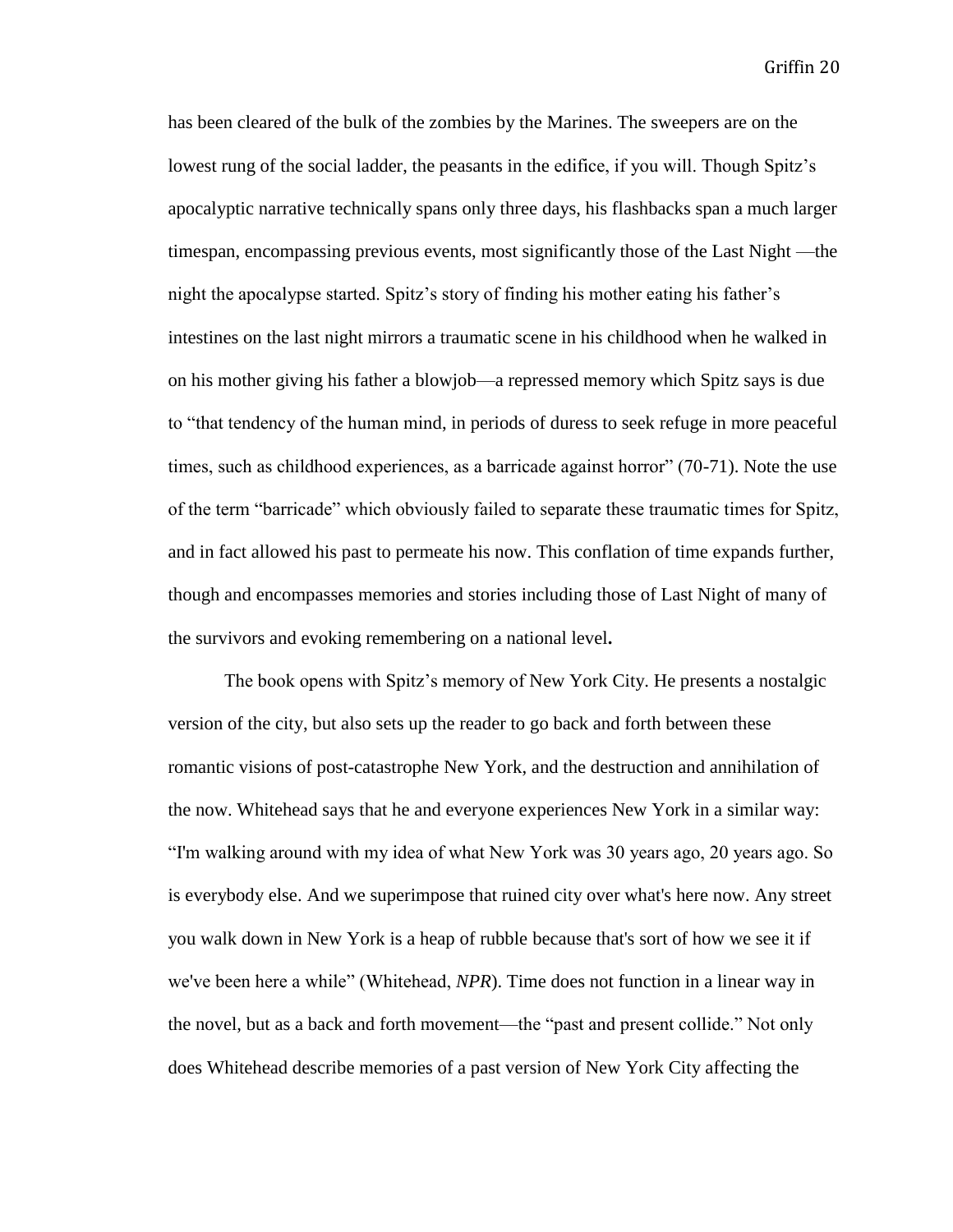current perception of the city, but he also implies that the actual spaces haunt the present—this becomes unavoidable, requiring reflection on the implications of such changes, but also evoking Lowenstein's notion of events bleeding through time and space.

Post-Apocalypse Stress Disorder (PASD), which is phonetically similar to the word "past," is experienced by all survivors: "Everyone suffered from PASD…In the new reckoning, a hundred percent of the world was mad" (54). The long list of symptoms includes "hallucinations and flashbacks" (54). This continual tendency for time to fall and collapse in on itself continues throughout the other survivor's stories and is reminiscent of how we continue to remember and re-remember 9/11. It also echoes philosopher Quentin Meillosoux's notion of "glacial time," in which the banality of life has rendered the passage of time both never-ending and never-moving. Spitz mentions on a few occasions that time stops or slows in this way, though he gives us reasons: "to grant dread a bigger stage" (16) or "To give those competing factions in him room to rumble, the dark and the light" (20). Spitz later says "There is no when-it-is-over, no after. Only the next five minutes" (59). In this world, time conflates and collides and slows, though as Lowenstein notes, this is to serve the larger purpose of dealing with specific "wounds."

In addition to regular concepts of time as being complicated beyond "normal" perceptions, other emergent constructs and binaries in the post-apocalpytic scenario are challenged in various ways throughout *Zone One*. There are two types of zombies, including "regular" zombies, or skels, which shamble and bite, but also stragglers, a special type of being which appears less like the living dead and has for some reason returned to work at a previous job or some job—the connections to the spaces to which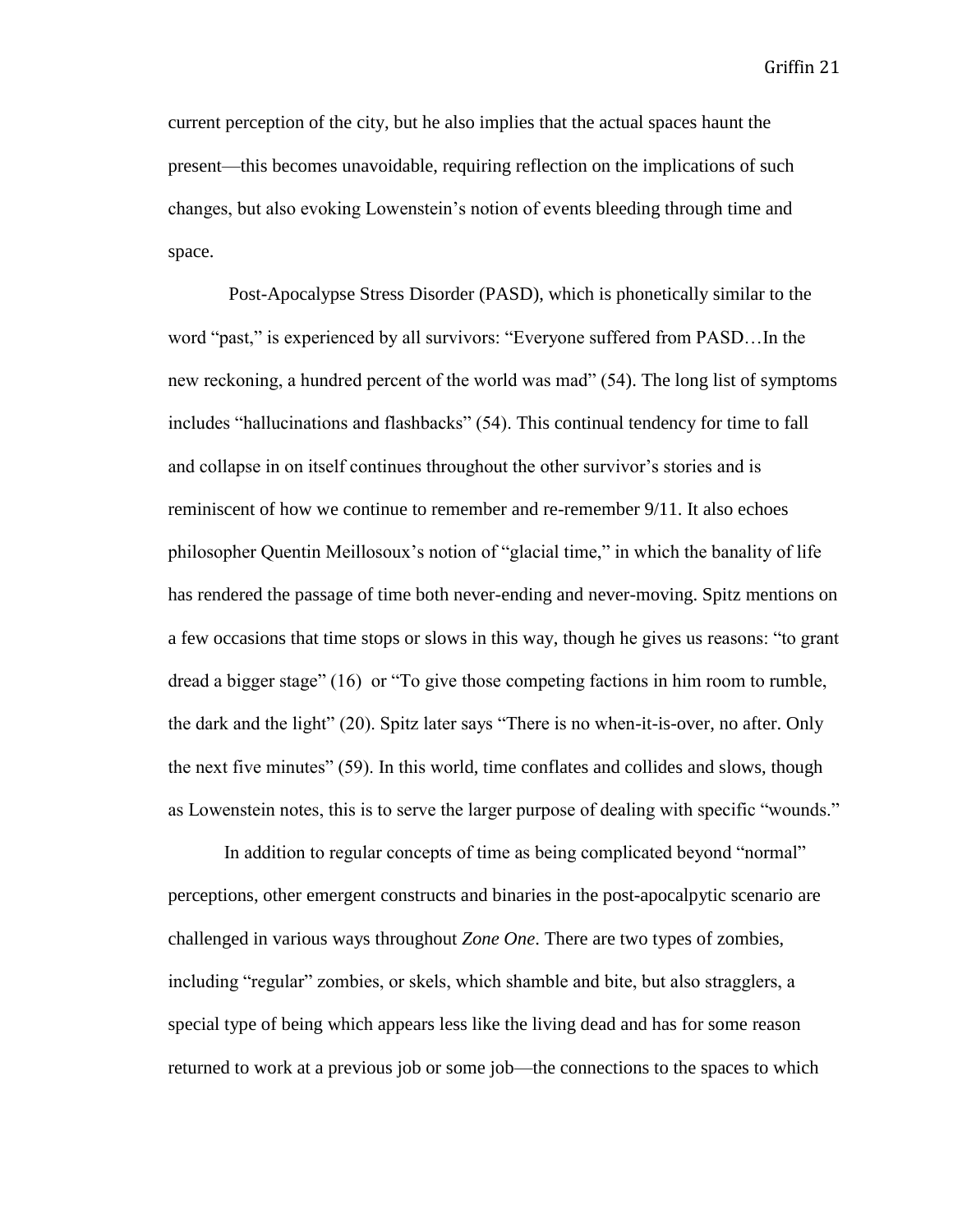they return is unclear and is even used as a means of entertainment by the protagonists. A woman in a gorilla suit in a party supply store prompts a debate about whether she put the suit on before or after she was bitten. We also see a straggler making copies, and one in her chair, waiting to tell us our future. Whitehead says of the stragglers:

I was thinking about nostalgia and sentimental attachment to the past in *Colossus of New York* and *Sag Harbor*. So for me stragglers are another way about dealing with the problem of wrestling with our pasts. They're tied to key moments in their lives, and places that remind them of those moments. And the survivors, too— Mark Spitz and all of his cohorts—are also trying to recreate a fallen world. (Whitehead, *NPR*)

Although the stragglers evoke nostalgic returns to the past, they also complicate the binary of living and dead further. This humanization of the living dead complicates the strict binary of living and dead even more than a normal zombie narrative does as the straggler exists much closer to the human end of the spectrum. It is much easier for the survivors to identify with these figures**.** Spitz says, "He hadn't decided if conjuring an acquaintance or loved one into these creatures was an advantage or not" (16). The stragglers require the sweepers to reconsider the notion of death, as a past imprints itself even upon these seemingly empty, dead figures. For the stragglers, a past is retrieved via location no matter how mundane it seems to the sweepers.

The physical space varies through the stories, although, as the title suggests, the novel is based in Manhattan. Whitehead wrote this novel as a way to deal with his connection to a city he believes to now be dead. Whitehead has said that he views New York City itself as a zombie, a barely shambling version of its former self. If we add this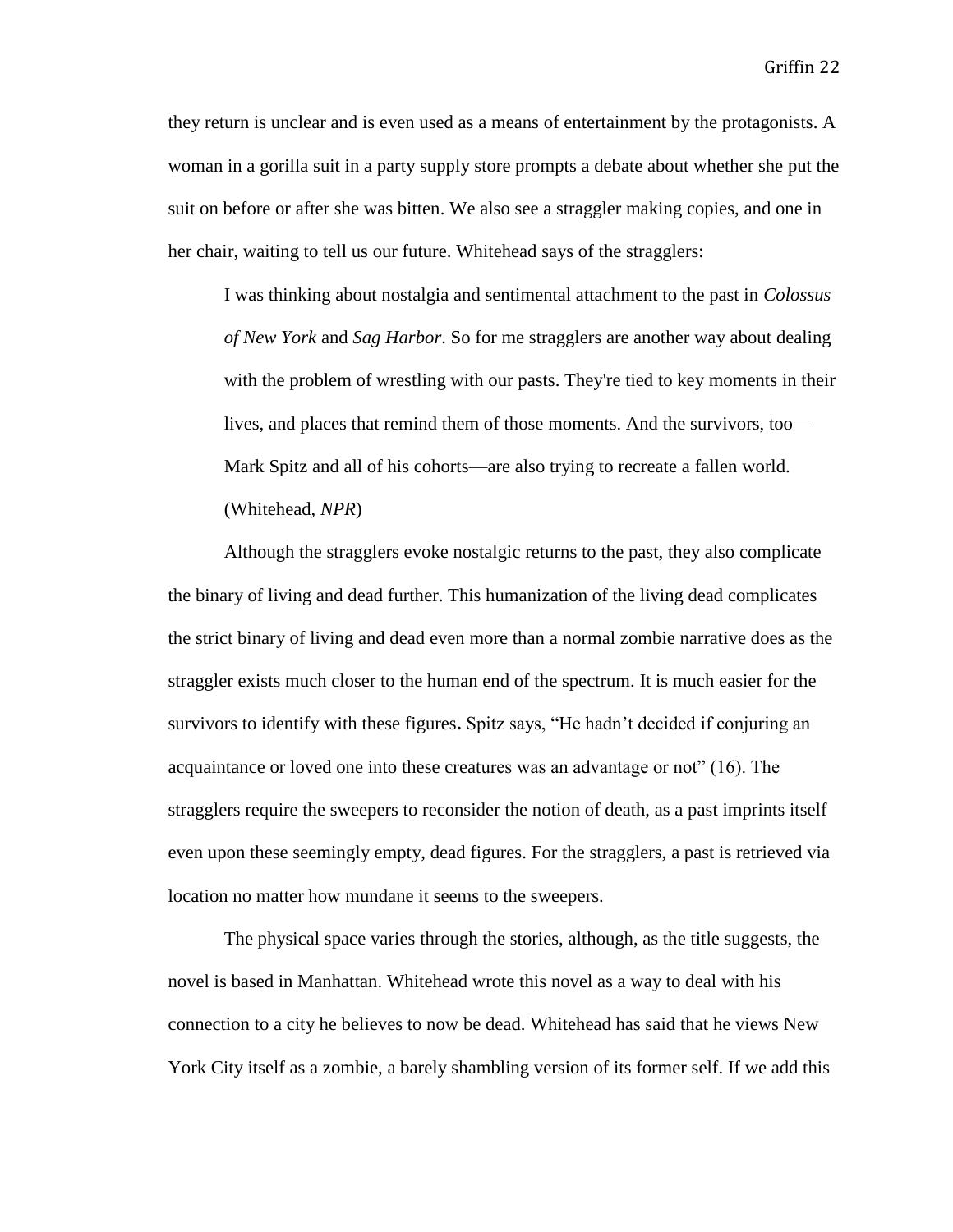zombie layer to an already complex system of how we understand the city, we find that Whitehead has fully complicated any idea of an other or even an outside. But the city also becomes a space with closed circulation, dooming it from the beginning. Here the destruction of the city necessarily comes from within, as he believes the city was lost before the catastrophe occurred.

Though we could certainly argue that economics were at the heart of the downfall of humanity as they still remain in our newly reforming culture in the form of sponsors, Whitehead wants us to see that we are the cause of our own destruction and that the cycle of destruction does not end. These two things are not in opposition, though—all of the survivors we see participate in the economic system, recreating a binary of consumer/supplier—Gary is even inventing things (The Lasso—a skel catcher) in this new economy despite the fact that a patent office no longer exists. This innovation is indicative of a drive to participate in a larger economic construct as a member of society. The novel's critique is centered on the need to locate a space on which to focus national security. The Phoenix attempts to create a new nation which will be based on notions of security as created by borders, but to the reader, and to Spitz, the idea of "The Phoenix" seems contrived and thus the notion of safety illusory. The "wounds" present here are personal and national and the discussion is a political one.

The Phoenix motto, "We Make Tomorrow!" (48), is further indicative of time and thoughts on a future in *Zone One*, but also reminiscent of the nationalist dialogue following 9/11. Though they seem to focus on "transport[ing] the old ways across the violent passage of the calamity to the other side," hope and the future relies also on the Tromanhauser triplets who dominated the small amount of news the pheenies (the new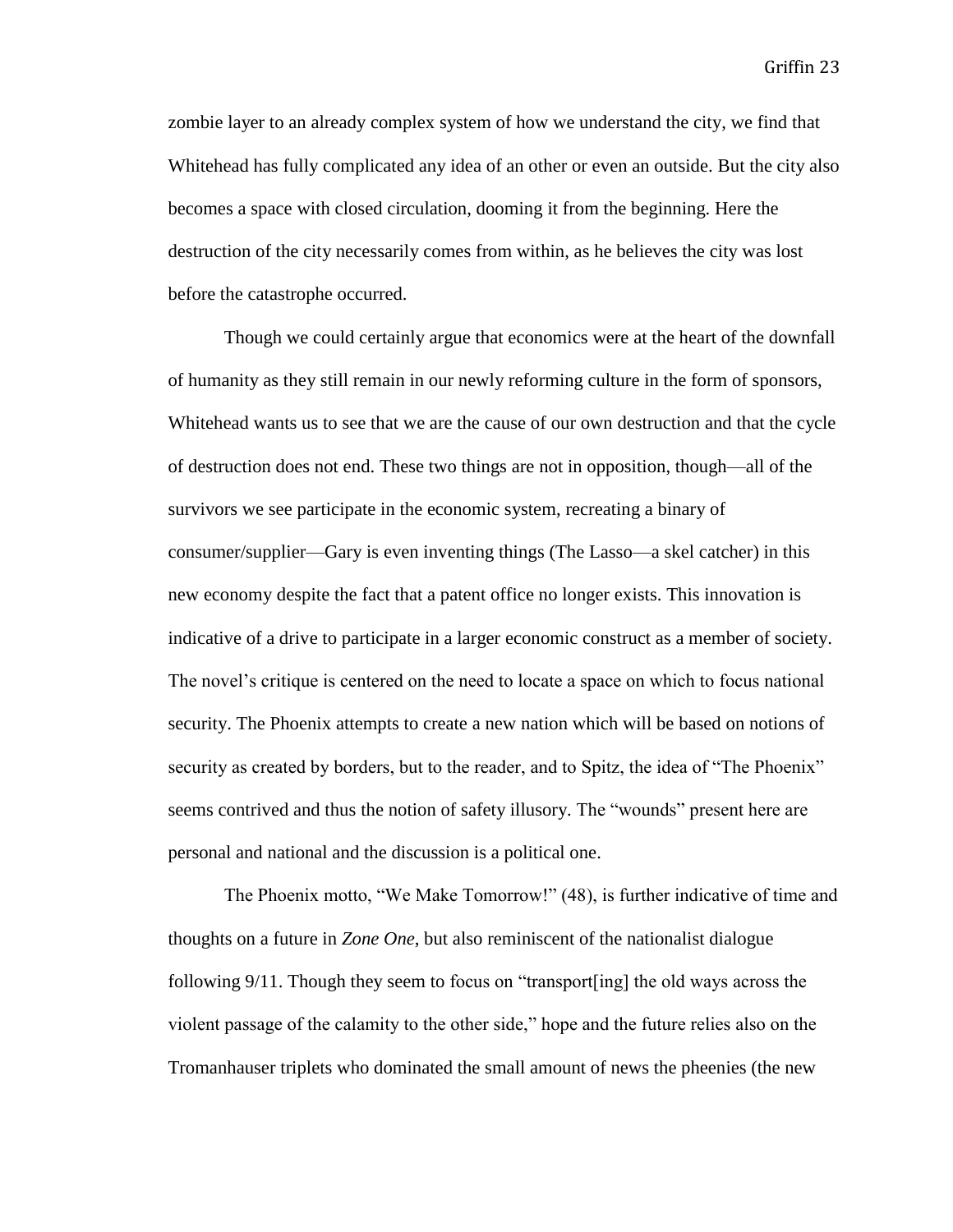term for Americans) would receive. These triplets were born well into the apocalypse and now live in ICU, but the positive news is unifying and bad news devastating, even more so than news of reconstruction efforts.

There are various threads woven through *Zone One*, many of which I have touched on here, though they can be pursued even deeper in the text than I have room for in this work. However, all evidence of trauma and "wounds" presented here clearly align with post-9/11 society and the concerns of Americans, and perhaps beyond, as we attempt to understand security once all remnants of a functioning democracy are repressed. The government's quick attempts to rebuild the perception of safety using supposedly "archaic" sovereign strategies, such as the practice of indefinite detention, resulted in a loss of freedoms at an accelerating rate. As Butler writes in her essay "Indefinite Detention," certain people, particularly those being held indefinitely in Guantanamo Bay, exist in a state in which they are no longer human. She writes, "Indefinite detention<sup>12</sup> not only carries implications for when and where law will be suspended but for determining the limit and scope of legal jurisdiction itself. Both of these, in turn, carry implications for the extension and self-justificatory procedures of state sovereignty" (51). In short, our government has much more power over our everyday lives and civil liberties than we realized. In *Zone One*, we see how this functions in the attempted re-creation of society from the bottom up, as Buffalo is trying to do with The Phoenix and which ultimately fails. The extensive regulations for the

 $12$  Although President Barack Obama planned to close Guantanamo Bay and some prisoners were released, as of March 2012, 171 detainees remain imprisoned (Hosenball). Additionally, in December 2011, President Obama signed a bill that allowed for American terrorism suspects to be detained by the military indefinitely and without trial.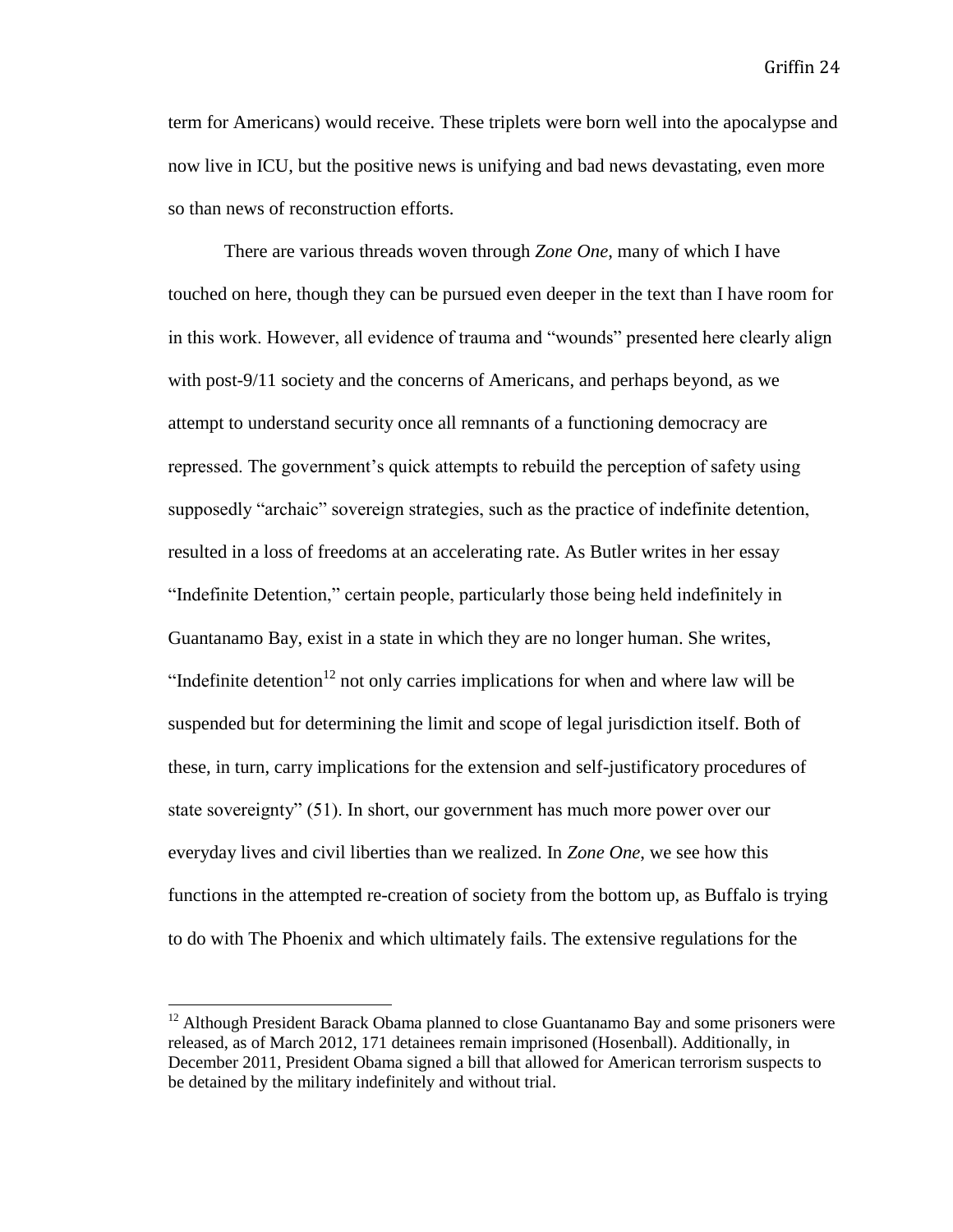sweepers such as requiring them to document their work on pads of paper from sponsors and not loot when they are virtually unsupervised is recognized as absurd even by Spitz. When we see exactly what is required to function as we did, the notion of *security* becomes frightening. This is exemplified when Spitz is standing near the corn crops at Happy Acres and the Lieutenant says "And again, please ignore the scuttlebutt about what they use for fertilizer. What else, my young friends? What else? Supposedly the new incinerator is going to run at double our capacity, so you know what that means" (37). The pheenies are nourished by the dead.

#### *The Walking Dead***: Framed Deconstruction and Catastrophic Humanity**

"We are the Walking Dead!" ---Rick Grimes, *The Walking Dead*

Though Whitehead's narrative focuses on the concept of rebuilding, and whether or not this is possible, *The Walking Dead* centers more exclusively on a group of individuals navigating the perils of surviving in this world at all. The first issue of *The Walking Dead* comics by Robert Kirkman et al was released in 2003, though the series continues and has only grown in popularity. This story, though, is much less about rebuilding and more about people surviving without the hope of society, although few glimpses of societal structures emerge from time to time only to be brutally dismembered either by zombies or by other humans. In spite of their realization that society as they know it has been lost, the characters of *The Walking Dead* continue to move throughout the catastrophic landscape in search of security. There initially seems to be an inversion of space, as we saw in *28 Days Later*… However, it is the recognition that these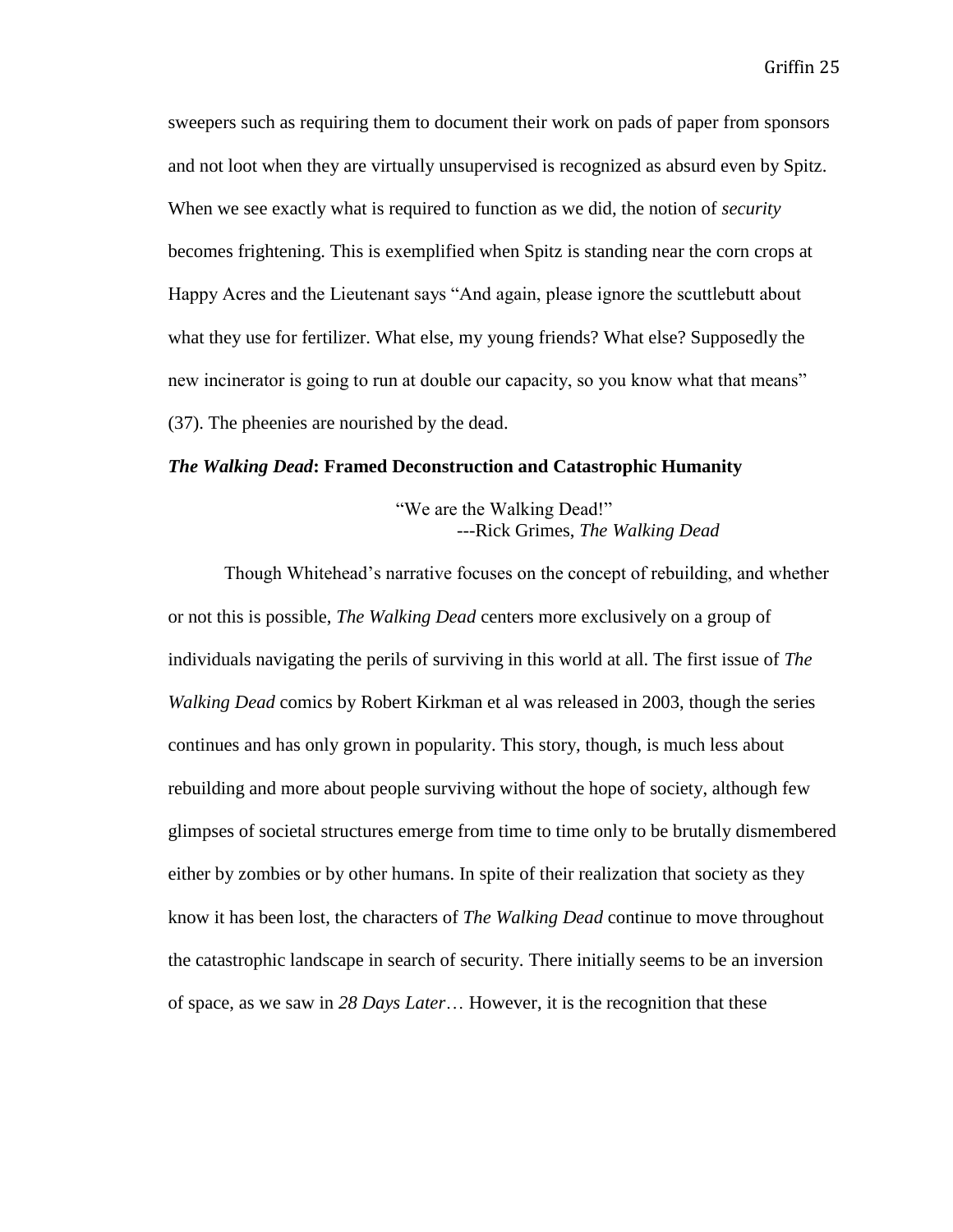"normal" spaces were illusory constructs that becomes the most frightening element in the narrative.

In *The Walking Dead*, The United States has been hit with a contagion, which has resulted in an as yet unknown devastation to the population. The result is survivors are left to fend for themselves in a place where all social constructs have broken down. This is similar to *28 Days Later…—*the trope is a common one, but in *The Walking Dead*, the devastation is presented as much more severe and complete as it appears to be a global catastrophe.

Echoing the beginning of *28 Days Later…*, the comic series begin with a shootout on page one quickly moving to a hospital via a closure between pages one and two. Here Rick wakes up completely unaware that he is alone, much less the reasons why, evoking the trope of "the last man on earth" that is commonly associated with plague writing. He roams around the hospital, searching for life, finding his first zombie (an already dead one, thankfully) in an elevator, though he soon finds the cafeteria full of the walking dead. As Rick leaves the hospital, moving toward his house, he encounters another zombie which has rotted to the point of being primarily bones and skin, moving Rick to tears out of fear and sadness. This zombie's inability to move inspires Rick to experience an uncanny recognition of this previously human figure, mourning its experience as a signifier of the destruction of the human race itself. The framing of these sequences indicates a focus on learning about the zombie apocalypse as Rick does. We experience slow movement through the moment-to-moment panels in the hospital and action-to action panels as he encounters the bare-bones zombie. The proximity and personal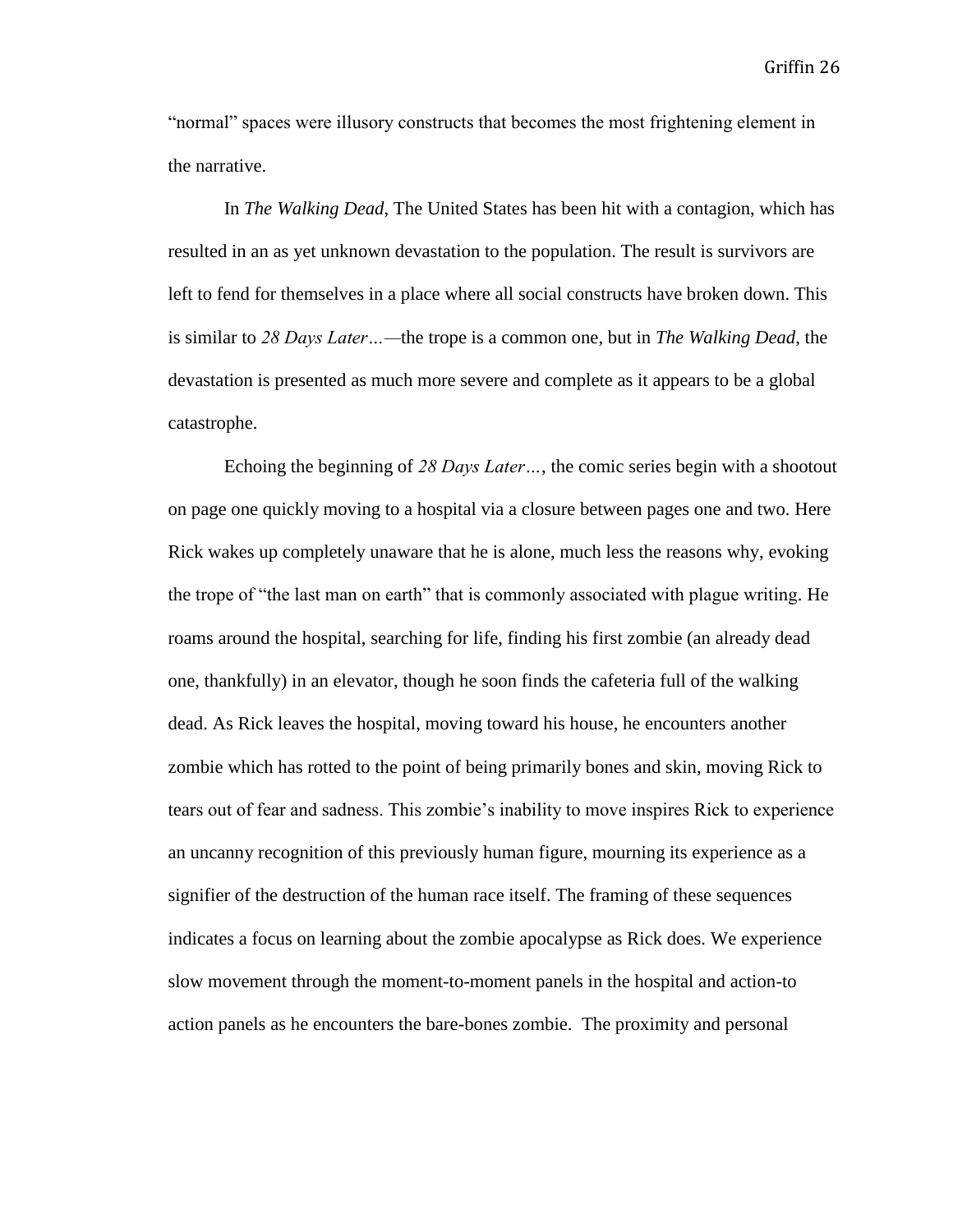connections these techniques establish with the protagonist, Rick (and even with the zombies) makes these initial experiences all the more horrifying.

The television show based on the comics, AMC's *The Walking Dead* (dir: Frank Darabont), uses similar tactics in order to convey the immediacy and danger of navigating zombified spaces. A short, formal breakdown of the first episode of the show indicates a focus on the personal, emotional aspects as the viewer feels real fear for the besieged human survivors. The show opens with the protagonist, Rick and though we see a single zombie at three minutes into the show's opening, we do not see another one until fourteen minutes after the opening credits, allowing the viewer to get to know Rick and experience his shocking immersion into this catastrophic, post-apocalyptic society. The opening credits feature no zombies, only pictures of the cast in broken picture frames. This emphasis on humanity makes the show particularly horrifying to the survivors and viewer alike. As Rick says upon his encounter with the bare-bones zombie on the show "I'm sorry this happened to you." But the physical spaces in which the survivors live take this further—they illustrate a horror much more definitive. These spaces illustrate a breaking down of reality, which "is nothing but codified abstraction" (Amery 26). However, spatially, while television is experienced inherently in one space, the screen, comics must move as each panel exists in a new space thus pushing time, space and movement in a more physical sense (McCloud 7). In this way, comics lend themselves more directly to the discussion of movement. Because the group is forced to move on the physical page, the mobility within the story feels natural and even necessary for survival.

Atlanta, in the show, initially, serves as the hub of civilization in *The Walking Dead*. It is assumed by Rick to be a safe haven where the government has not only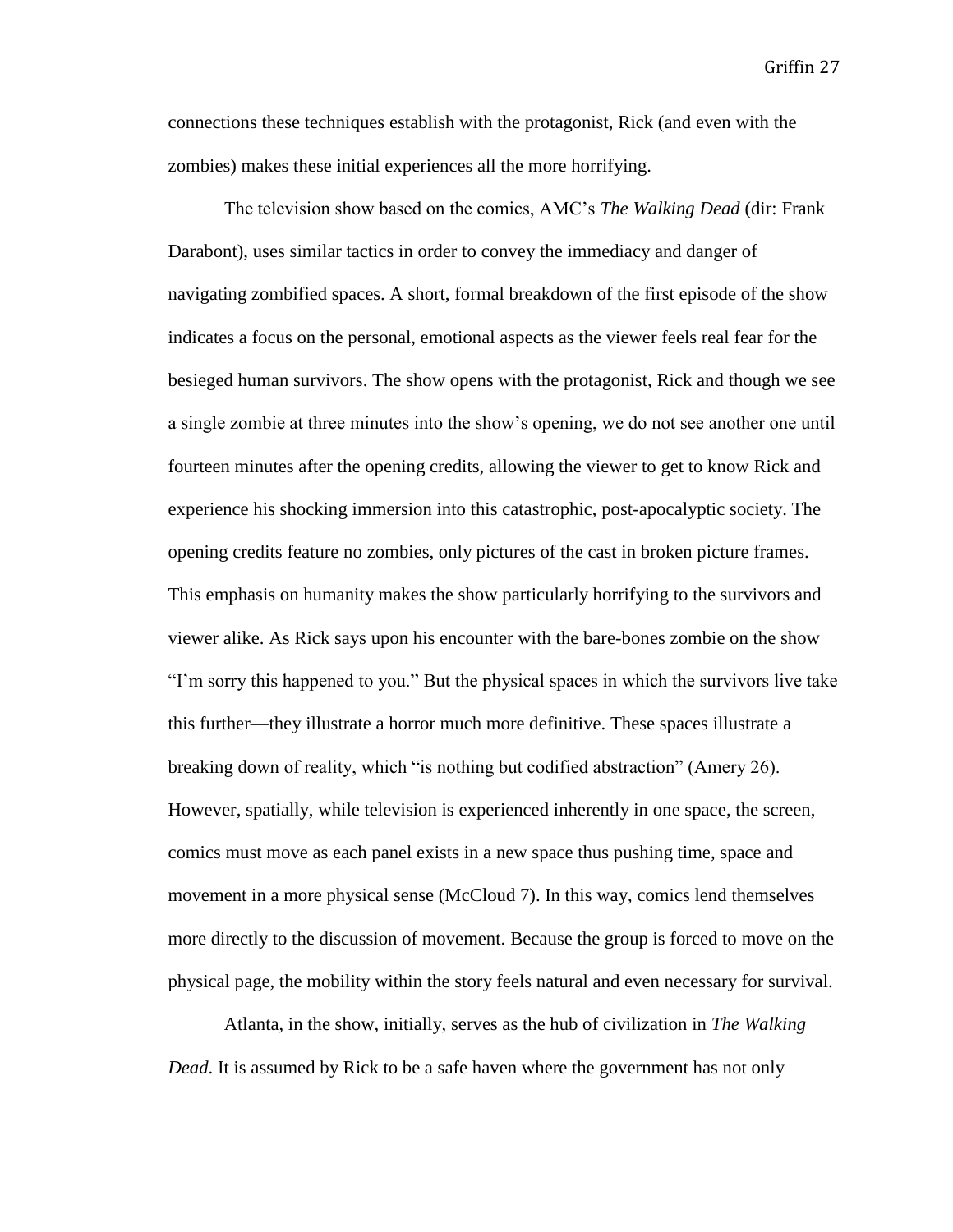created a safe space for the survivors, but also where a cure is being administered. Echoing the image of lone rangers from western movies, Rick romantically rides into the city on his horse with complete hope for safety. But he is quickly overcome by the zombie inhabitants that now serve as the majority; though in the show he finds temporary safety in a now defunct military tank. This juxtaposition between idealism and reality mirrors Whitehead's depiction of Spitz's memory of New York versus the reality of the post-catastrophic space. The camera zooms out and up leaving the viewer with a scene of complete hopelessness as we see within the shot that Rick's odds for annihilation are truly overwhelming. Darabont is quick to illustrate that not only is Atlanta uninhabitable, but that the government is dead. In the comics, Glenn comes to save Rick on foot, taking him atop the city buildings where he must leap as if from tree to tree. Escape from this former space of civilization is Rick's only hope for survival. In a later flashback from the show when Shane, Rick's best friend, and Lori, Rick's wife were attempting to get into Atlanta, we see napalm being dropped by government planes onto the city of Atlanta, literally creating a war zone, a state of exception initiated from within.

The non-zombies are the ones who wreak havoc on the city. As Anna Froula describes, in her description of the violence in retaliation to attacks "This visceral portrayal of human violence establishes that to survive the apocalypse and triumph over terror means to kill swiftly and decisively…the response to the threat must be as or more barbaric than the threat itself" (Kindle Location 3084 ). Here humans become destroyers of their home space as they are quick to retaliate against even perceived threats—a frightening prospect considering not only the complete destruction of the city, but the fact that the attempts to clear the city were wholly unsuccessful.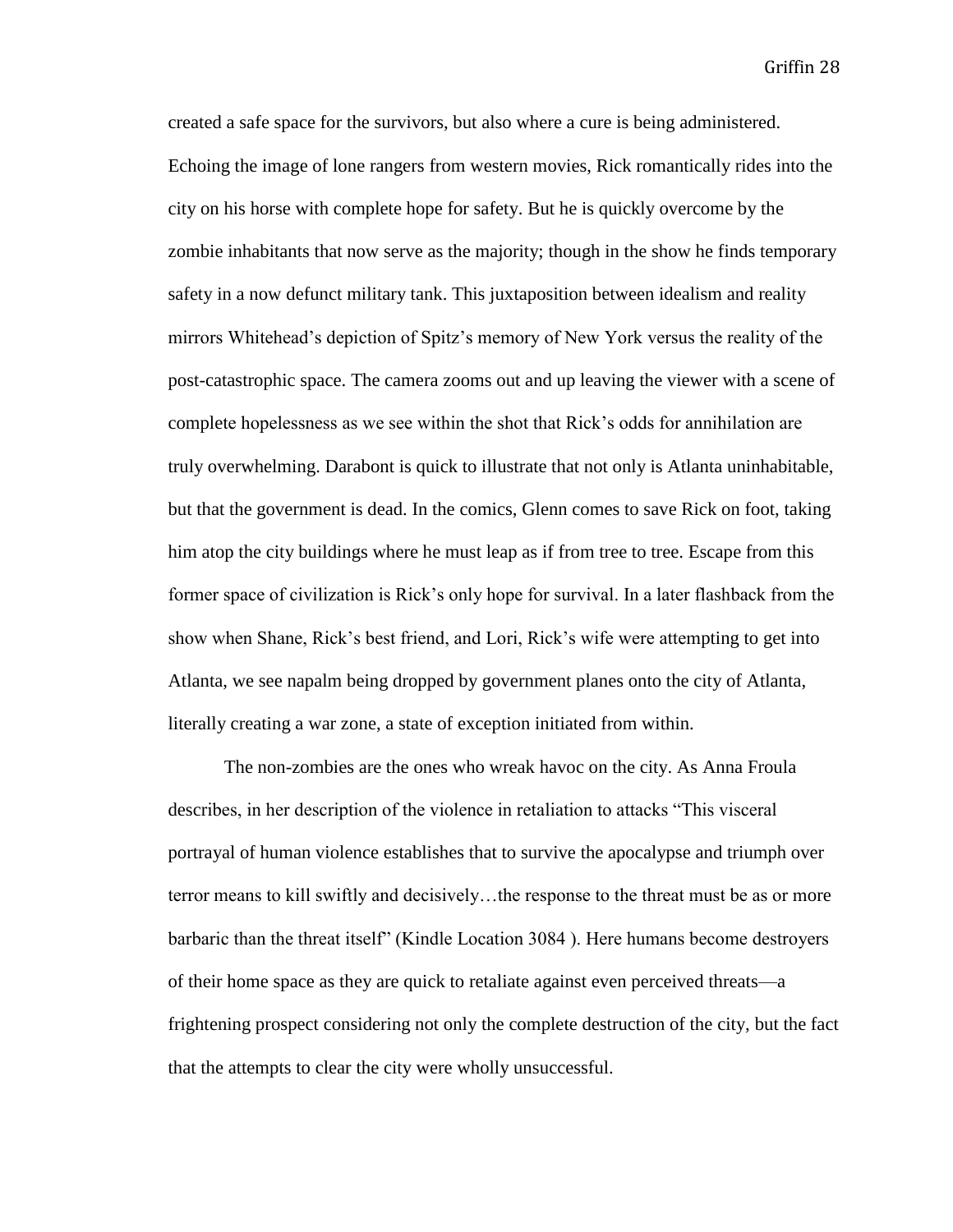One of the first places of reprieve is Herschel's farm, a conventional homey space, but one with certain significance. Herschel's farm, where another group of survivors have been living in relative safety during the apocalypse, is located only a few miles from a small town where Rick and the others were looking for supplies, though the group is led to the farm only when Rick's son, Carl, is accidentally shot by an inhabitant of the farm and must be given medical attention. This farm is a self-sustaining, enclosed space, which, for the time being, allows the band of survivors to let their guard down while similarly allowing the readers to feel comfort in this homey rural space.

Two things happen which make this space unsafe. First, Herschel is keeping zombies in his barn (though he refuses to call them zombies or walkers or use any of the other terms used for them as he, at the time, believed they were just sick and could one day be cured). Therefore, the threat of an immediate zombie attack literally exists even within this enclosed, supposedly safe space. The barn is prominently featured alongside the characters even before this revelation and, in the show, has qualities like those of a human face, giving it power and purpose. Second, Herschel does not want Rick and his group to stay at the farm, so the constant threat of ejection from this safe haven is a harsh reminder that the world outside of the farm is still a violent, unsafe one. After only a short reprieve, the farm becomes a space much different from what it appears, just as the suburban space of Alexandria later on in the comic series will be complicated through other means.

The first long-term stay happens at a prison they stumble across just before Volume 3 "Safety Behind Bars" (Rick and the survivors have been ejected from Herschel's farm after a barnyard massacre). This space, which once penned criminals in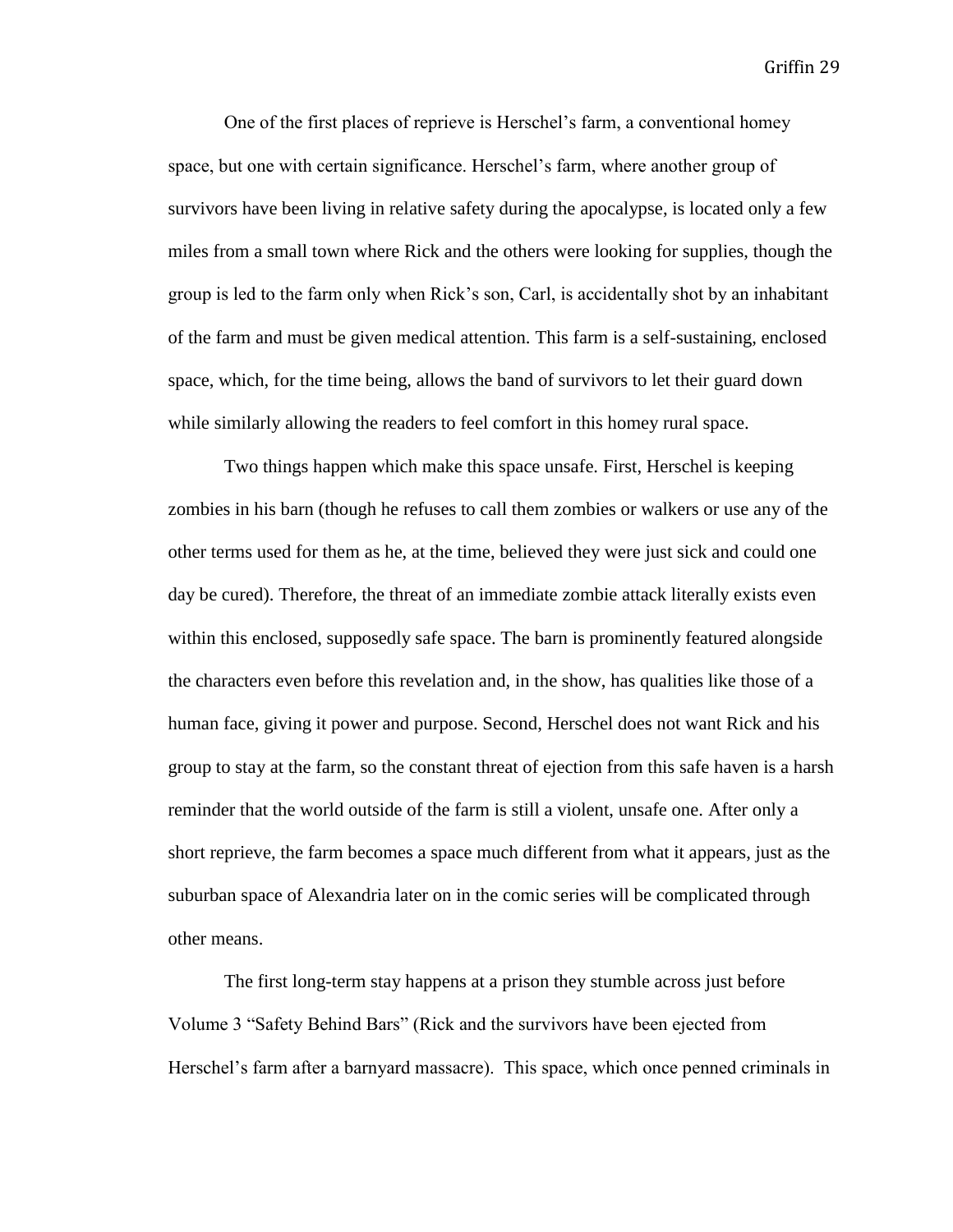and now keeps zombies out, serves ironically as a safe haven. Safety is created here primarily by the extensive fences—three layers of fencing with barbed wire atop the inner border as seen in the overhead image as it bleeds over the edges of two entire pages. Zombies are cleared out and people sleep in cells, which serve as further boundaries of safety. Food is found (and eventually grown), and people are given tasks and jobs to do. Those members of the group that serve as guards walk between the outer and middle fences in order to protect, thus disconnecting them from the group and the zombies, though here they also have the ability stab zombies in the head in relative safety. This is reminiscent of the cemetery or the mall-like spaces of the second phase and becomes even more so once they learn they must protect the prison not just from zombies, but from other groups of survivors. It is this other group (one of whom is the Governor, a character much too complex to dissect here) which eventually not only breaches, but destroys the fences in their military tanks, but also kills a large number of group members.

Though this space was safe, sustainable food-wise, and the group stayed here almost entirely for five volumes of the comics, the threat of exterior encroachment was constant even before it was known. Even the stationary survivors cannot maintain strict boundaries between self and other. The stay at the prison is followed by a long period of constant movement, which ends only with a neighborhood that seems to promise normalcy close to that of the world before zombies**.** 

In fact, in this zombie-ravaged world, the survivors experience a sort of hyperreality when they move into Alexandria later in the comics, an enclosed "civilized" space that now feels absurd to the survivors and readers alike. The safety does not feel real in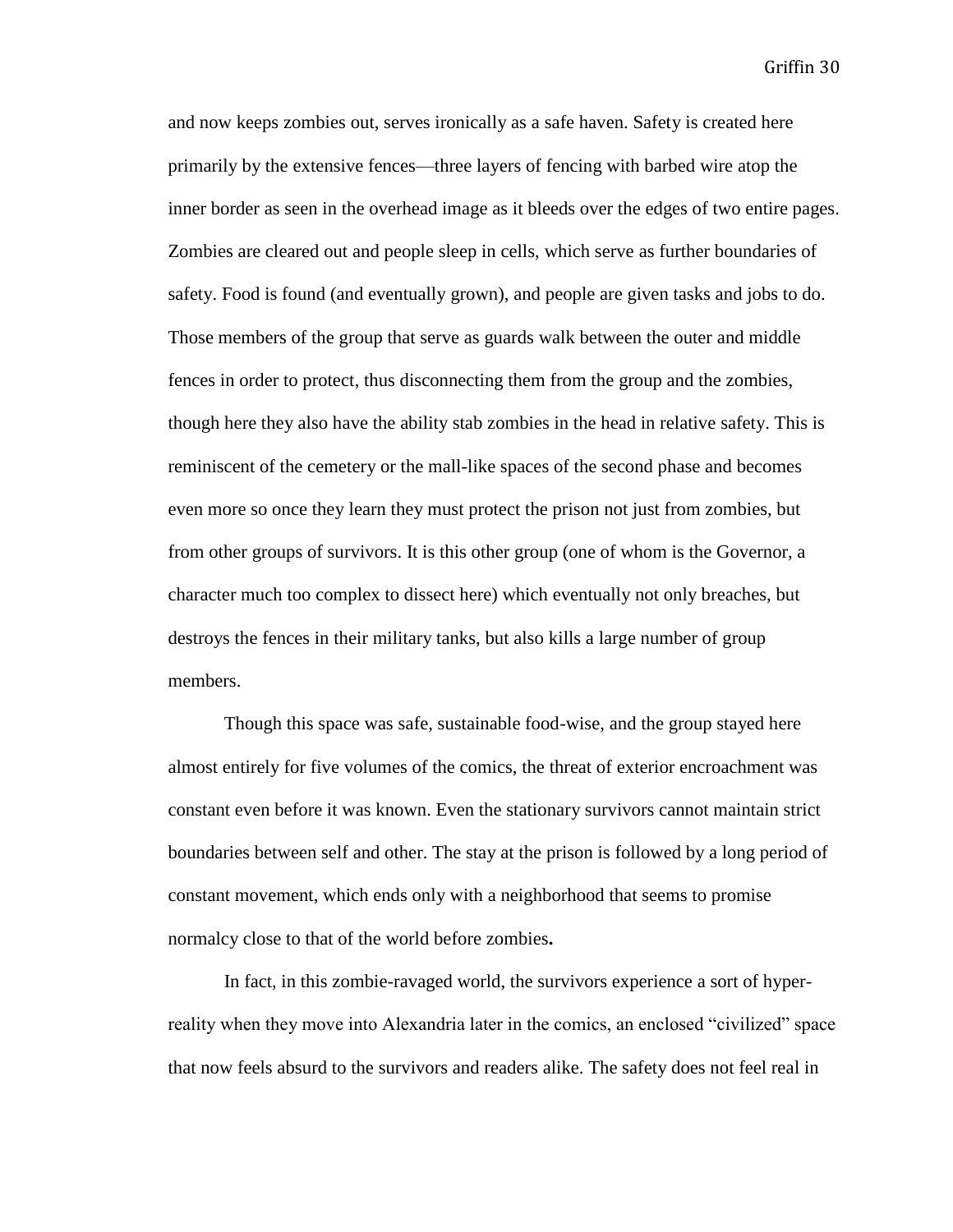this space reminiscent of Foucault's sovereign town, and the survivors cannot abandon the brutal habits they developed in the wilderness. However, their insistence on maintaining the habits they honed on the outside will save their lives, as even this space is eventually rendered inhospitable, mirroring the collapse of the city boundary at the close of Whitehead's *Zone One*.

The survivors arrive in Alexandria after travelling toward the capital after the prison was attacked. This is the fourth neighborhood in the comics, though Rick's neighborhood and Wiltshire Estates were short stays and relatively harmless stops. Woodbury is a recent neighborhood experienced by some of the group. Though the Governor, as I mentioned, is too complex to be examined in this small space, he deserves a few words of explanation here. As the leader of Woodbury, the Governor provides security at a totalitarian price. Everyone has food and shelter in an enclosed space, but he also provides entertainment for "his people" in the form of putting humans and zombies in a ring together to fight until one of them dies (perhaps again). His totalitarian rule is reminiscent of Major Henry West in that the mechanisms of security used are far beyond what would be considered normal outside of a zombie economy—creating an absolutist sovereign state.

In Alexandria, though, the group is greeted by friendly people who seem to be living a normal life inside boundaries where a small city, or town, now exists. People here have jobs, kids go to school and they even celebrate Halloween and go trick-ortreating. Much like the prison, and even Woodbury, fences, jobs, and food create a sense of normalcy, a sense so extreme that, as I mentioned, it makes the group uneasy. The direct similarities with Woodbury, though, force readers to question the differences in the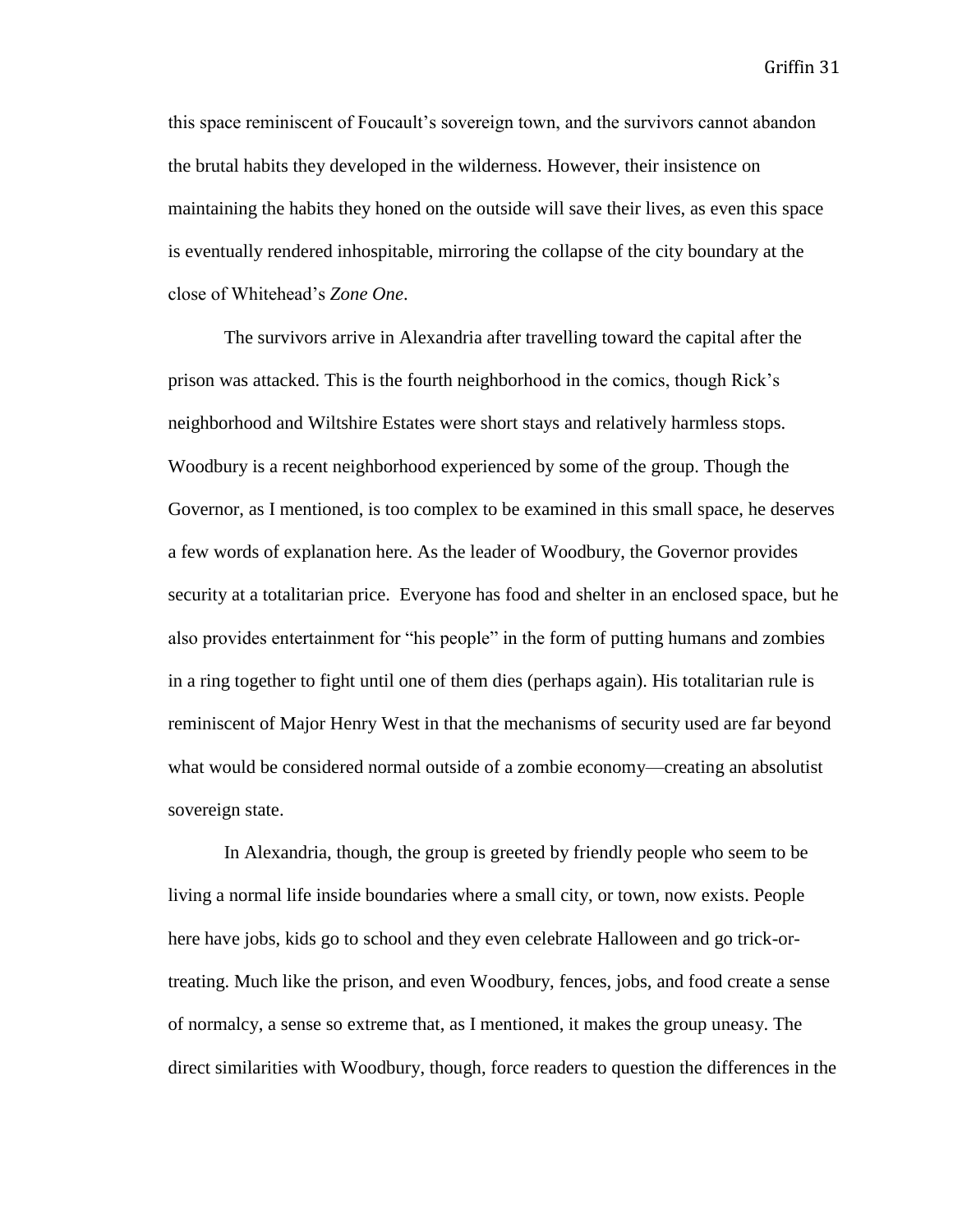leaders and their choices. The survivor's experiences attempting to protect the prison and in the small state of exception characterized by Woodbury have engendered in them a deep suspicion of "normality" in the sense preceding catastrophe. This is, essentially, a new "species" of people—different modes of behavior are expected and rewarded, as the society has changed and calls for radical action and constant vigilance. Therefore, Alexandria's attempts to reassert old social norms are (and should be) met with resistance and anxiety. The center, clearly, cannot hold.

Though the zombies are supporting characters in this story, it is the state of exception created due to their presence that has caused "us" to realize that "we" are not safe both from "them" and "us," despite the various security measures taken. The emergency spaces these characters cannot escape from continually remind us of the fragility of security—people can be taken at any time, disaster can strike at any moment. Any attempt to reconstruct supposed safe zones is deconstructed due to zombies or fellow survivors, leaving the survivors and readers struggling to hang on to hope. This is illustrated particularly by the collapse of the boundaries of Zone One, Spitz's decision to walk into the horde or the fact that those people Rick cares for in *The Walking Dead* the most seem to be the first to get killed**.** It is obvious that the group cannot stay at this farm, this prison, this town and must continue to navigate these catastrophic spaces as nomads in order to find a space in which they can live, if not safely, then with hope for a possible future in which safety is again a part of the everyday. However, this new safe place is not likely to look like what we now consider safe as this "new species of human" now requires something much different from the previously "normal."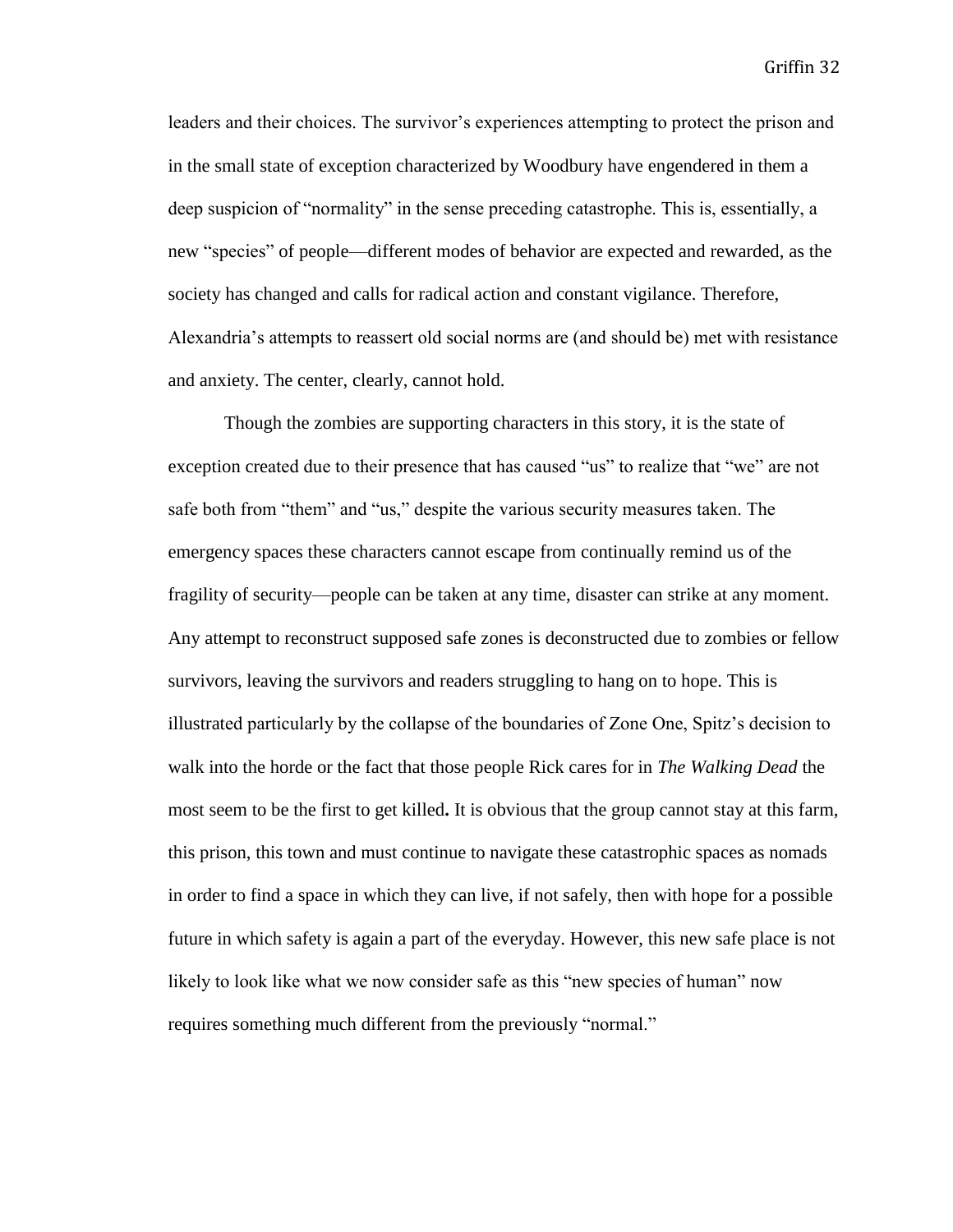#### **Conclusion: But what Happens Next?**

Whitehead, Kirkman, and even Darabont focus on what happens after catastrophe. The zombie has become, as Kyle William Bishop says, "a floating signifier" capable of evolving with theory in a way that continuously illuminates new ways of examining what it means to be alive, and also post-"human," in contemporary spaces of security. From being a clear and distinct colonial figure to the monstrous figure that has satiated our culture, the zombie is still an important metaphor. More important though, are the critical conversations that zombies create. In all of my texts, "civilization" as we understand it is gone, with all attempts to reinstate structure on a larger scale failing. What is clear through the struggle seen in these texts is that despite its claims, mechanisms of security are fragile and can easily lapse over into specters of totalitarianism. This horrific realization is why zombie fictions have become so prolific in contemporary culture, why they have refused to die, and why I think they will continue to evolve with societal needs of the future.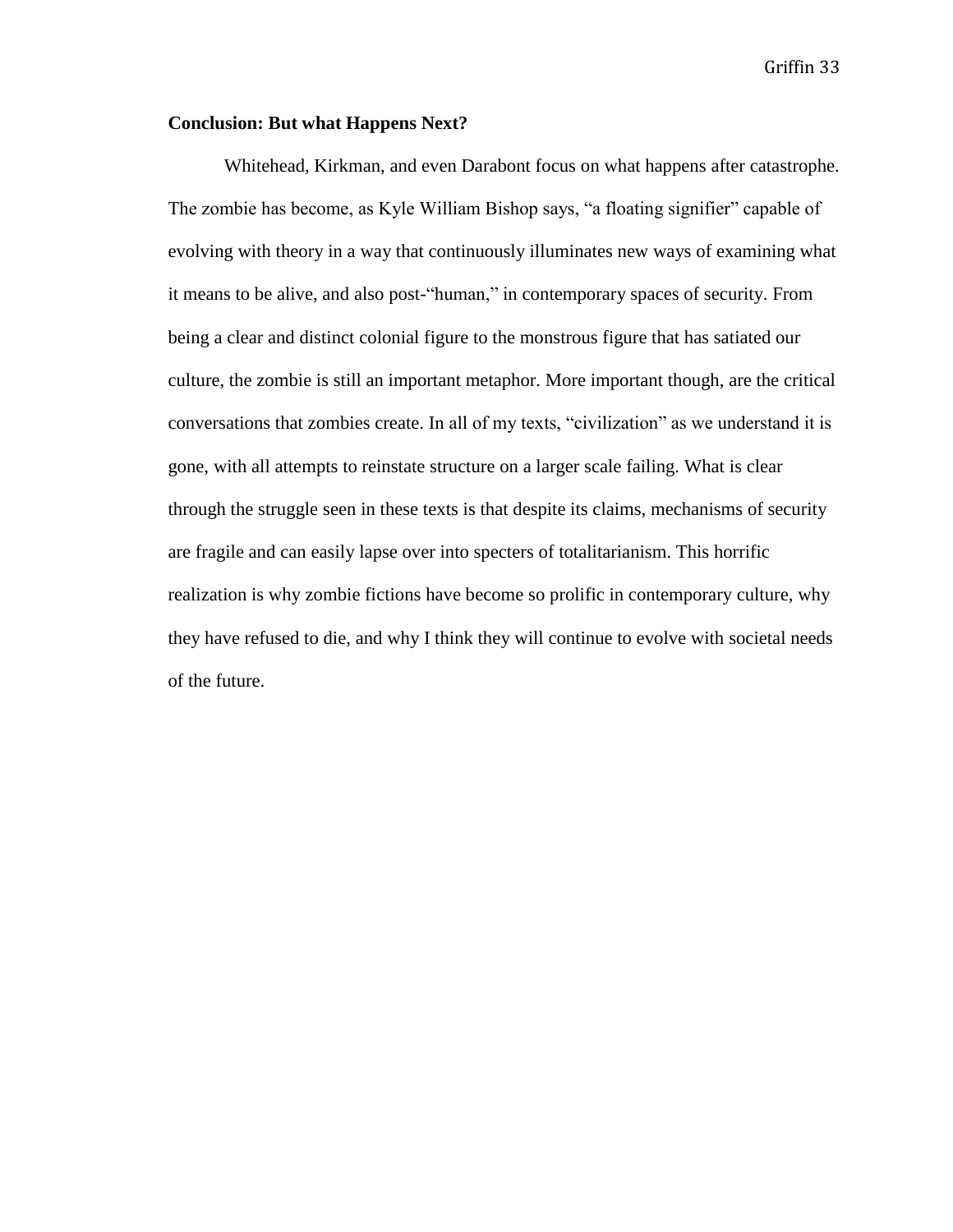#### Works Cited

Agamben, Giorgio. *State of Exception.* Chicago: University of Chicago, 2005. Print.

- Amery, Jean. *At the Mind's Limits: Contemplations by a Survivor on Auschwitz and its Realities.* Bloomington: IU Press, 1980. Print.
- Bishop, Kyle William. *American Zombie Gothic: The Rise and Fall (And Rise Again) of Zombies in Popular Culture*.
- Blumberg, Arnold T. "Four-Color Zombies: *The Walking Dead* in Comics History." *Triumph of The Walking Dead: Robert Kirkman's Zombie Epic on Page and Screen*. Lowder, James, Ed. Dallas, TX: BenBella Books, 2011. 36-52. Print.
- Bonansinga, Jay. "A Novelist and a Zombie Walk Into a Bar." *Triumph of The Walking Dead: Robert Kirkman's Zombie Epic on Page and Screen*. Lowder, James, Ed. Dallas, TX: BenBella Books, 2011. 53-66. Print.
- Butler, Judith. *Precarious Life: The Powers of Mourning and Violence*. New York: Verso, 2006. Print.
- Fanon, Franz. *The Wretched of the Earth*. Trans. Richard Philcox. New York: Grove Press, 2004. Print.
- Foucault, Michel, *Security, Territory, Population: Lectures at the College De France 1977-1978*. New York: Palgrave, 2007. Print.

Froula, Anna. "Prolepsis and the "War on Terror": Zombie Pathology and the Culture of Fear in *28 Days Later…*." *Reframing 9/11: Film, Popular Culture and the 'War on Terror'."* Birkenstein, Jeff, Froula, Anna, and Karen Randell, Eds. NewYork: Continuum International, 2010. Electronic Book.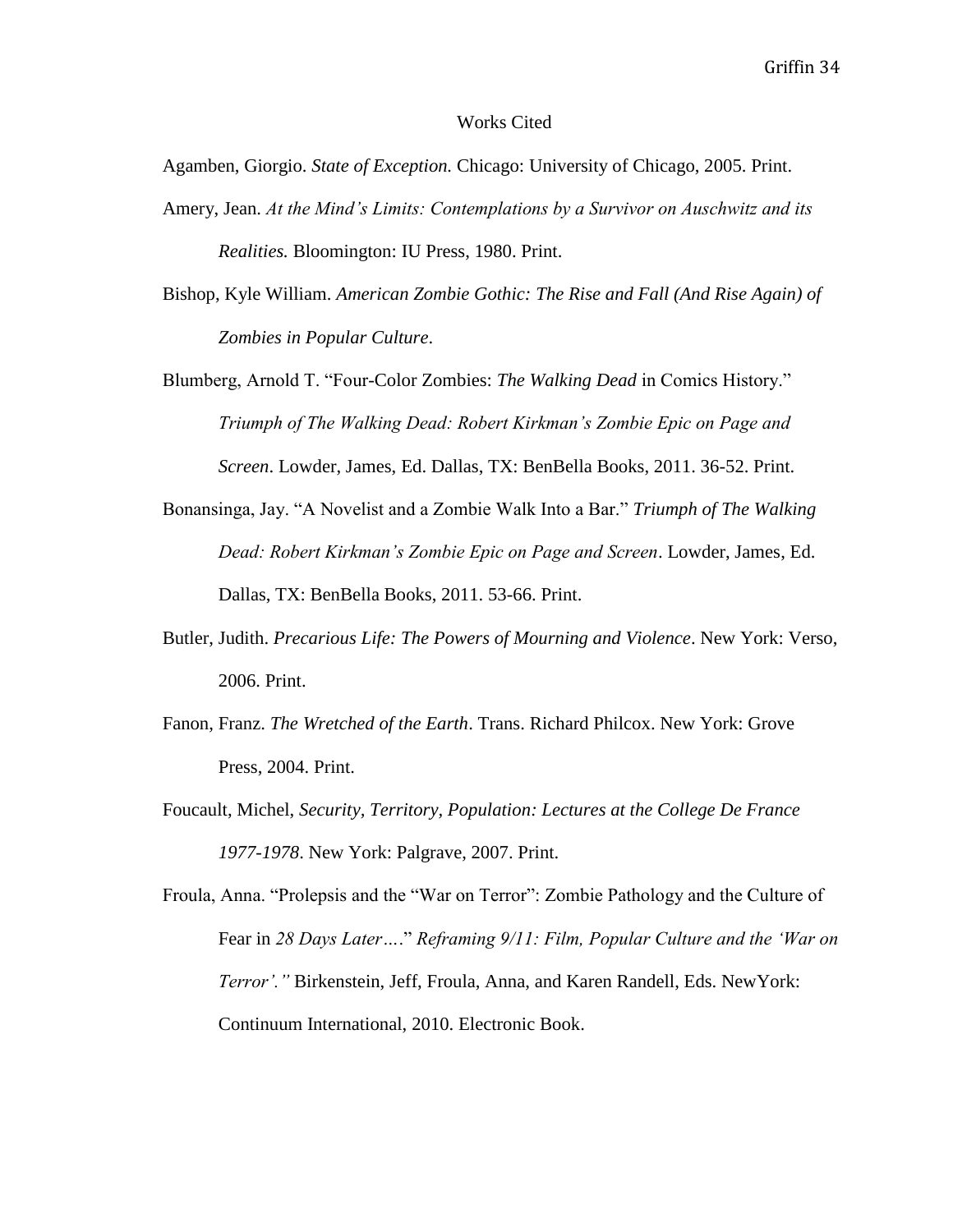- Hosenball, Mark. "Recidivism rises among released Guantanamo detainees." Reuters. *Reuters*, 5 Mar. 2012. Web. 16 Mar. 2012.
- Kirkman, Robert, writer, creator, letterer. *The Walking Dead: Compendium One*. Pencil, ink, and gray tones by Tony Moore. Pencil and ink by Charlie Adlard. Gray Tones by Cliff Rathburn. Letters by Rus Wooten. Berkely, CA: Image Comics, 2010. Print.
- Lauro, Sarah Juliet and Karen Embry. "A Zombie Manifesto: the Nonhuman Condition in the Era of Advanced Capitalism." Boundary 35:1 (2008).
- McCloud, Scott. *Understanding Comics: The Invisible Art*. New York: HarperPerennial, 1993. Print.
- McSweeney, Terence. "*Land of the Dead* and the Home of the Brave: Romero's Vision of a post-9/11 America." *Reframing 9/11: Film, Popular Culture and the 'War on Terror'."* Birkenstein, Jeff, Froula, Anna, and Karen Randell, Eds. NewYork: Continuum International, 2010. Electronic Book.

Moore, Alan and David Lloyd. *V For Vendetta*. NewYork: DC Comics, 2005. Print.

Peters, John Durham. "Exile, Nomadism, and Diaspora: The Stakes of Mobility in the Western Canon." *Home, Exile, and Homeland: Film, Media and the Politics of Place*. Ed. Hamid Nafincy. New York: Routledge, 1999. 17-41. Print.

Schlozman, Steve. "Feel Better?: The Uncaring Science of *The Walking Dead*" *Triumph of The Walking Dead: Robert Kirkman's Zombie Epic on Page and Screen*.

Lowder, James, Ed. Dallas, TX: BenBella Books, 2011. 159-172. Print

Seabrook, William. *The Magic Island*. New York: Paragon House, 1989. Print.

*The Walking Dead: The Complete First Season*. AMC, 2011. DVD.